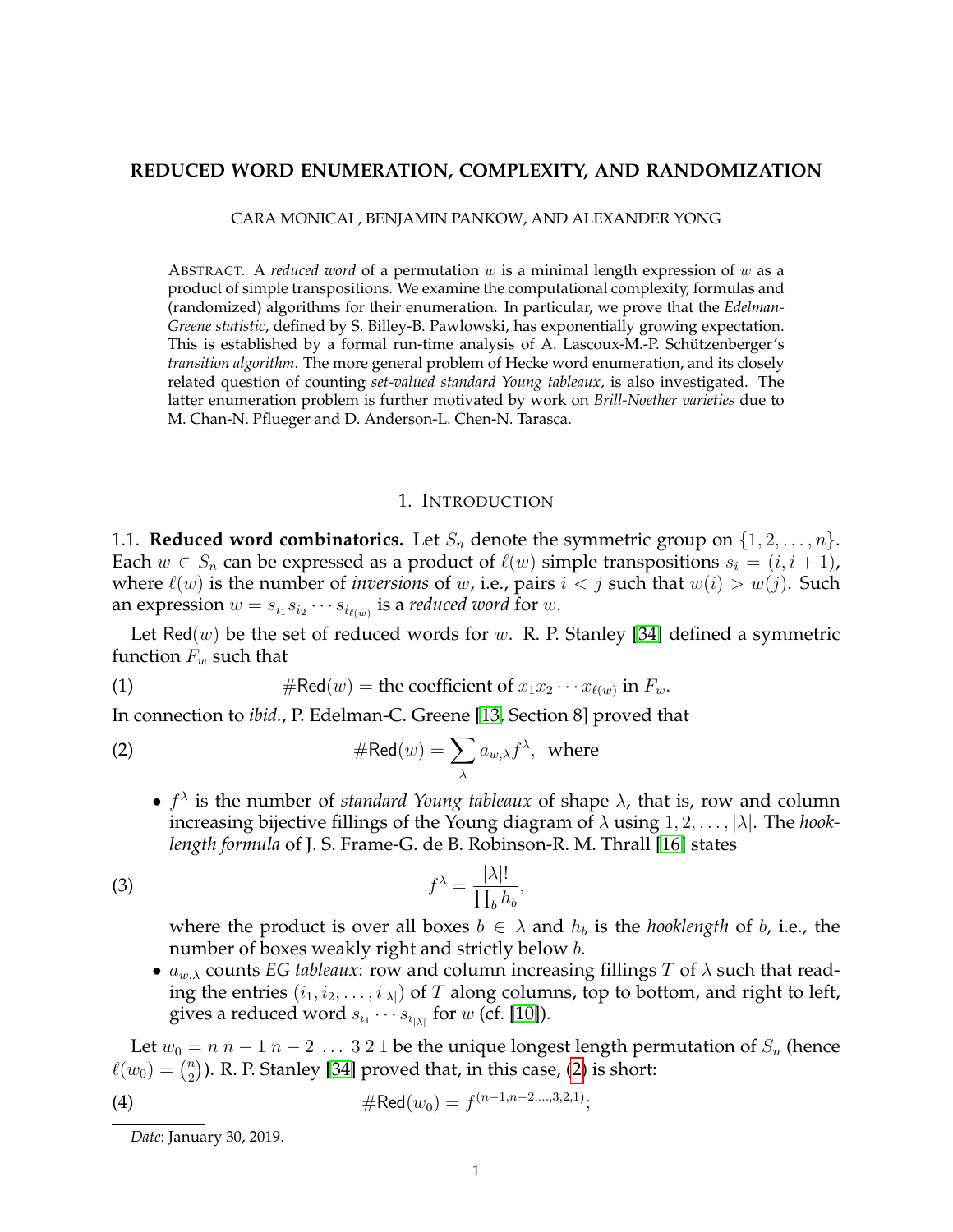hence  $\#\text{Red}(w_0)$  is computed by [\(3\)](#page-0-1).

One measure of the brevity of [\(2\)](#page-0-0) is the *Edelman-Greene statistic* on  $S_n$ ,

<span id="page-1-3"></span>
$$
\textsf{EG}(w) = \sum_{\lambda} a_{w,\lambda};
$$

this was introduced by S. Billey-B. Pawlowski [\[5\]](#page-21-3). From [\(4\)](#page-0-2), one sees  $EG(w_0) = 1$ . Permutations w such that  $EG(w) = 1$  are *vexillary*. These permutations are characterized by 2143*pattern avoidance*: there are no indices  $i_1 < i_2 < i_3 < i_4$  such that  $w(i_1), w(i_2), w(i_3), w(i_4)$ are in the same relative order as 2143. For instance,  $w = 54278316$  is not vexillary; the underlined positions give a 2143 pattern. Each such w has *shape* λ(w) (defined in Section [2.2\)](#page-4-0). Extending [\(4\)](#page-0-2), whenever  $w$  is vexillary,

(5) 
$$
\# \text{Red}(w) = f^{\lambda(w)};
$$

see, e.g., [\[29,](#page-22-1) Corollary 2.8.2]. We prove (Theorem [3.2\)](#page-7-0) that EG is typically large, a consequence of which is:

<span id="page-1-0"></span>**Theorem 1.1** (Average exponential growth).  $\mathbb{E}[EG] = \Omega(c^n)$ , for some fixed constant  $c > 1$ .

1.2. **Computational complexity and transition.** Our proof of Theorem [1.1](#page-1-0) applies the *transition algorithm* of A. Lascoux-M. P. Schützenberger [\[26\]](#page-22-2) (cf. [\[29,](#page-22-1) Sections 2.7, 2.8]). This algorithm constructs a tree  $\mathcal{T}(w)$  whose root is w and the leaves  $\mathcal{L}(w)$  are labelled with vexillary permutations (with multiplicity). With this,

<span id="page-1-1"></span>(6) 
$$
\# \text{Red}(w) = \sum_{v \in \mathcal{L}(w)} f^{\lambda(v)};
$$

see Section [2](#page-3-0) for details. Different v may give the same  $\lambda(v)$ . After combining such terms,  $(6)$  is the same as  $(2)$ ; see Lemma [3.1.](#page-6-0)

The (practical) efficiency of (extensions/variations of) transition has been mentioned a number of times. S. Billey [\[3\]](#page-21-4) calls transition "one of the most efficient methods" to compute Schubert polynomials. See also A. Buch [\[9,](#page-21-5) Section 3.4] and Z. Hamaker-E. Marburg-B. Pawlowski [\[19\]](#page-21-6). On the other hand, concerning the application of transition to computing the Littlewood-Richardson coefficients [\[26\]](#page-22-2), A. Garsia [\[18,](#page-21-7) p. 52] writes:

"Curiously, their algorithm (in spite of their claims to the contrary) is hopelessly inefficient as compared with well known methods."

He also refers to transition as "efficient" for a different purpose in his study of  $\text{Red}(w)$ .

Theorem [1.1](#page-1-0) is actually a reformulation of the following result which, as far as we can tell, is the first *formal* complexity analysis of transition:

<span id="page-1-2"></span>**Theorem 1.2.**  $\mathbb{E}(\#\mathcal{L}) = \Omega(c^n)$  for a fixed constant  $c > 1$ . That is the average running time of *transition, as an algorithm to compute*  $#Red(w)$ *, is at least exponential in n.* 

To prove Theorem [1.2](#page-1-2) we use that the expected number of occurences of a fixed pattern  $\pi \in \overline{S_k}$  in  $w \in S_n$  is  $\binom{n}{k}$  $\binom{n}{k}/k!$ . Thus for  $u = 2143$ , this expectation is  $O(n^4)$ . One shows each step of transition reduces the number of 2143 patterns by  $O(n^3)$ . Using the graphical description of transition by A. Knutson and the third author [\[25\]](#page-22-3), a node u of  $\mathcal{T}(w)$  has exactly one child  $u'$  only if  $u'$  has weakly more 2143 patterns than  $u$  does. Consequently,  $\mathcal{T}(w)$  has  $\Omega(n)$  branch points along any root-to-leaf path and thus exponentially many leaves. (In fact, the  $c > 1$  from our argument is close to 1.)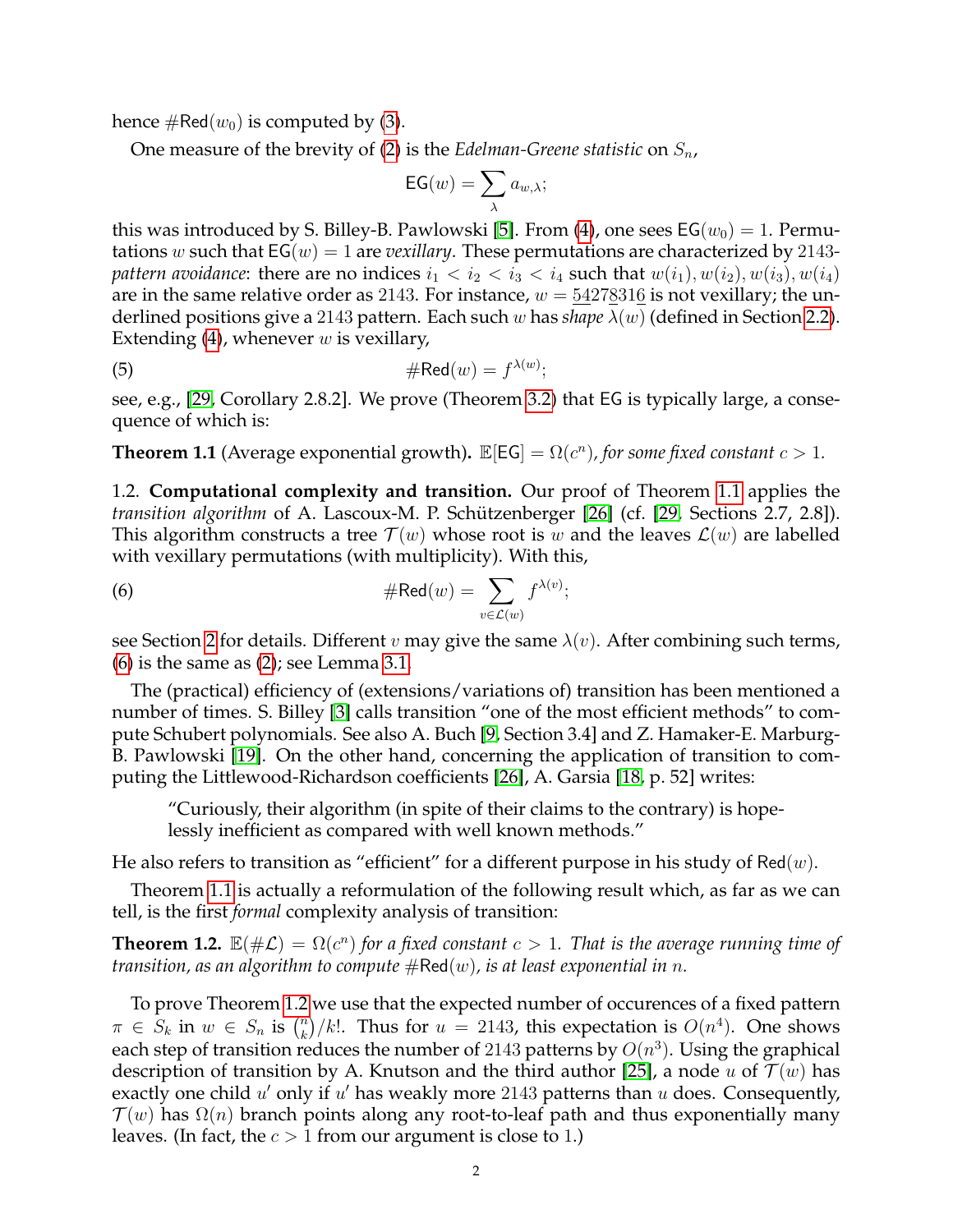Of course, the exponential average run-time of transition does not imply computing  $#Red(w)$  is hard. Suppose one encodes a permutation w by its *Lehmer code* code $(w)$  =  $(c_1, c_2, \ldots, c_L)$ . *What is the worst case complexity of computing*  $\#\text{Red}(w)$  *given input* code $(w)$ ?

L. Valiant [\[36\]](#page-22-4) introduced the complexity class  $\#P$  of problems that count the number of accepting paths of a non-deterministic Turing machine running in polynomial time in the length of the input. Let FP be the class of function problems solvable in polynomial time on a deterministic Turing machine. It is basic theory that  $\mathsf{FP} \subseteq \mathsf{\#P}$ .

<span id="page-2-0"></span>**Observation 1.3.**  $\#\text{Red}(w) \notin \#\text{P}$ . In particular,  $\#\text{Red}(w) \notin \text{FP}$ .

*Proof.* Let  $\theta_n$  be the vexillary permutation with code( $\theta_n$ ) =  $(n, n)$ . Then, using [\(5\)](#page-1-3),

<span id="page-2-2"></span>(7) 
$$
\# \text{Red}(\theta_n) = f^{(n,n)} = C_n := \frac{1}{n+1} {2n \choose n}.
$$

The middle equality is textbook: there is a bijection between standard Young tableaux of shape (n, n) and Dyck paths from (0, 0) to (2n, 0); both are enumerated by the *Catalan number*  $C_n$ . Now,  $\#\text{Red}(\theta_n)$  is *doubly* exponential in the input length  $O(\log n)$ . No such problem can be in #P [\[30,](#page-22-5) Section 3]. (#Red(w)  $\notin$  FP is true from this argument for the simple reason that it takes exponential time just to write down the output.)  $\Box$ 

A counting problem  $\mathcal P$  is  $\#P$ -hard if any problem in  $\#P$  has a polynomial-time counting reduction to P. Is  $#Red(w) \in #P$ -hard?

Observation [1.3](#page-2-0) is dependent on the choice of encoding. For example, if one encodes a permutation  $w \in S_n$  in the inefficient one-line notation, the input takes  $O(n \log n)$  space. Since  $\ell(w) \leq {n \choose 2}$  $\binom{n}{2}$  is polynomial in the input length, it follows that  $\#\mathsf{Red}(w)\in \#\mathsf{P}$ ; see [\[33\]](#page-22-6).

<span id="page-2-1"></span>**Problem 1.4.** Does there exist an  $n^{O(1)}$ -algorithm to compute  $\#\text{Red}(w)$ ?

It is easy to see that  $\#\text{Red}(u) \leq \#\text{Red}(us_i)$  whenever  $\ell(us_i) = \ell(u) + 1$ . Hence,  $\#\text{Red}(w)$ is maximized at  $w=w_0.$  So, by [\(4\)](#page-0-2),  $\log(\#\text{Red}(w))\in n^{O(1)}.$  Thus, unlike Observation [1.3,](#page-2-0) there is no easy negative solution to Problem [1.4](#page-2-1) (and any negative solution implies FP  $\neq$  $#P$ , which is a famous open problem). Indeed, in the vexillary case [\(5\)](#page-1-3), the hook-length formula [\(3\)](#page-0-1) gives a  $n^{O(1)}$ -algorithm for  $\#\text{Red}(w).$ 

1.3. **Hecke words.** Section [4](#page-13-0) studies the more general problem of counting Hecke $(w, N)$ , the set of *Hecke words* of length N whose *Demazure product* is a given  $w \in S_n$ . Here, the role of Stanley's symmetric polynomial is played by the *stable Grothendieck polynomial* defined by S. Fomin and A. N. Kirillov [\[15\]](#page-21-8). Using work of S. Fomin and C. Greene [\[14\]](#page-21-9) and of A. Buch, A. Kresch, M. Shimozono, H. Tamvakis and the third author [\[10\]](#page-21-2), one has two analogues of the results of Edelman-Greene [\[13\]](#page-21-0). However, useful enumeration *formulas* for Hecke words, even when  $w$  is vexillary, is a challenge.

As explained by Proposition [4.3,](#page-15-0) enumerating Hecke words is closely related to the problem of counting  $f^{\lambda,N}$ , the number of *set-valued tableaux* [\[8\]](#page-21-10) that are *N-standard* of shape  $\lambda$ . These are fillings T of the boxes of  $\lambda$  by  $1, 2, \ldots, N$ , where each entry appears exactly once, and if one chooses precisely one entry from each box of  $T$ , one obtains a semistandard tableau. For example, if  $N = 8$  and  $\lambda = (3, 2)$ , one tableau is  $\frac{1,2[4,5]}{8}$  $3|6,7$ .

By Observation [1.3'](#page-2-0)s reasoning, [\(7\)](#page-2-2) shows there is no algorithm to compute  $f^{\lambda,N}$  that is polynomial-time in the bit-length of the input  $(\lambda, N)$ .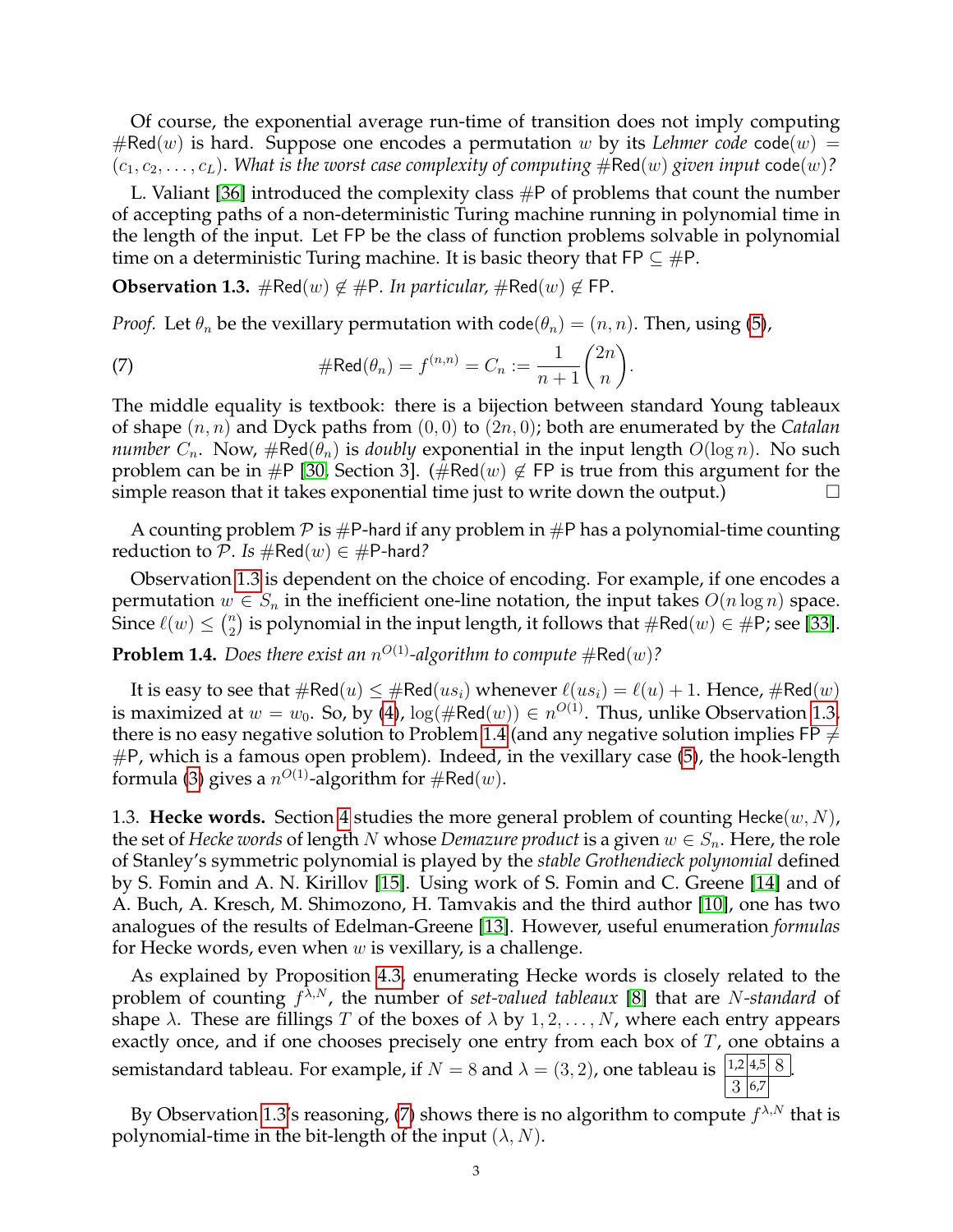**Problem 1.5.** Does there exist an algorithm to compute  $f^{\lambda,N}$  that is polynomial in  $|\lambda|$  and N?

Clearly, [\(3\)](#page-0-1) gives a solution when  $N = |\lambda|$ . Using a theorem of C. Lenart [\[27\]](#page-22-7), one shows there exists an  $|\lambda|^{O(1)}$  algorithm for any  $\lambda$  and where  $N = |\lambda| + k$ , but only if  $k$  is fixed in advance (Proposition [4.5\)](#page-16-0).

Recent work of M. Chan-N. Pflueger [\[11\]](#page-21-11) and D. Anderson-L. Chen-N. Tarasca [\[2\]](#page-21-12) motivates study of  $f^{\lambda,N}$  in terms of *Brill-Noether varieties*. We remark on two manifestly nonnegative formulas for the Euler characteristics of these varieties (Corollary [4.10\)](#page-17-0).

1.4. **Randomization.** Section [5](#page-17-1) gives three randomized algorithms to estimate  $\#Red(w)$ and/or  $\#$ Hecke $(w, N)$  using *importance sampling*. That is, let S be a finite set. Assign  $s \in S$ probability  $p_s$ . Let Z be a random variable on  $\widetilde{S}$  with  $Z(s) = 1/p_s$ . Then  $\mathbb{E}(Z) = \sum_{s \in S} p_s \times$ 1  $\frac{1}{p_s}=\#S^{.1}$  $\frac{1}{p_s}=\#S^{.1}$  $\frac{1}{p_s}=\#S^{.1}$  Using this, one can devise simple Monte Carlo algorithms to estimate  $\#S.$  The idea goes back to at least a 1951 article of H. Kahn-T. E. Harris [\[21\]](#page-21-13), who furthermore credit J. von Neumann. The application to combinatorial enumeration was popularized through D. Knuth's article [\[22\]](#page-21-14) which applies it to estimating the number of self-avoiding walks in a grid. An application to approximating the *permanent* was given by L. E. Rasmussen [\[31\]](#page-22-8). More recently, J. Blitzstein-P. Diaconis [\[6\]](#page-21-15) develop an importance sampling algorithm to estimate the number of graphs with a given degree sequence. We are suggesting another avenue of applicability, to core objects of algebraic combinatorics.

### 2. THE GRAPHICAL TRANSITION ALGORITHM

<span id="page-3-0"></span>2.1. **Preliminaries.** The *graph*  $G(w)$  of a permutation  $w \in S_n$  is the  $n \times n$  grid, with a • placed in position (i, w(i)) (in matrix coordinates). The *Rothe diagram* of w is given by

$$
D(w) = \{(i, j) : 1 \le i, j \le n, j < w(i), i < w^{-1}(j)\}.
$$

Pictorially, this is described by striking out boxes below and to the right of each  $\bullet$  in  $G(w)$ .  $D(w)$  consists of the remaining boxes. If it exists, the connected component involving (1, 1) is the *dominant component*. The *essential set* of w consists of the maximally southeast boxes of each connected component of  $D(w)$ , i.e.,

$$
\mathcal{E}ss(w) = \{(i,j) \in D(w) : (i+1,j), (i,j+1) \notin D(w)\}.
$$

If it exists, the *accessible box* is the southmost then eastmost essential set box *not in the dominant component.* For example, if  $w = 54278316 \in S_8$ ,  $D(w)$  is depicted by:



Also,  $Ess(w) = \{(1,4), (2,3), (5,3), (5,6), (6,1)\}\$ , and the accessible box is at  $(5,6)$ . The *Lehmer code* of  $w \in S_{\infty}$ , denoted code(w) is the vector  $(c_1, c_2, \ldots, c_L)$  where  $c_i$  equals the

<span id="page-3-1"></span><sup>&</sup>lt;sup>1</sup>This is the "theorem of statistics" alluded to in [\[22\]](#page-21-14).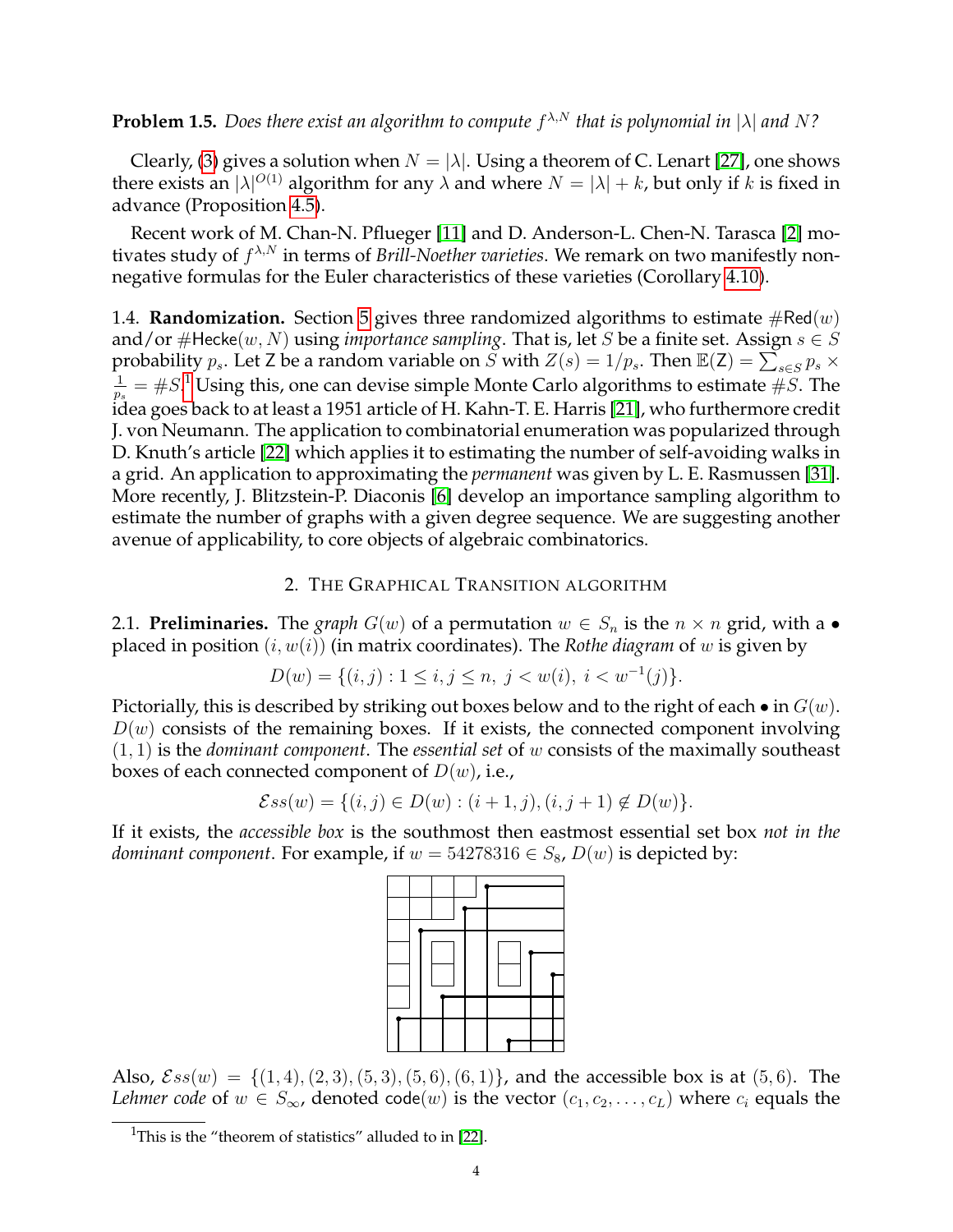number of boxes in row i of the Rothe diagram of  $w$ . We will assume L is minimum (i.e.,  $code(w)$  does not have trailing zeros). By this convention,  $code(id) = ()$ .

*Fulton's criterion* [\[17,](#page-21-16) Remark 9.17] states that u is vexillary if and only if there does not exist two essential set boxes where one is strictly northwest of the other. Thus, using the above picture of  $D(w)$  we can see that w is not vexillary because of, e.g., (1, 4) and (5, 6).

<span id="page-4-0"></span>2.2. **Description of**  $\mathcal{T}(w)$ . The original description of transition was given in [\[26\]](#page-22-2); this account is also given an exposition in [\[29,](#page-22-1) Sections 2.7.3, 2.7.4, 2.8.1]. We follow the graphical description given in [\[25\]](#page-22-3) and its elaboration in [\[1\]](#page-21-17). There are some minor choices in describing the transition tree, and those of [\[25,](#page-22-3) [1\]](#page-21-17) differ slightly from [\[26,](#page-22-2) [29\]](#page-22-1).

We describe the graphical version of the transition algorithm to compute  $\#\text{Red}(w)$ . The root of the tree is labelled by  $D(w)$ . If w is vexillary, stop. Otherwise, there exists an accessible box. (If not,  $D(w)$  consists only of the dominant component and, by Fulton's criterion, w is vexillary, a contradiction.) The *pivots* of  $D(w)$  are the maximally southeast •'s of  $G(w)$ , say  $b_1, b_2, \ldots, b_t$  that are northwest of the accessible box  $e$ .

If w is not vexillary, the children of w are defined as follows. For each  $i = 1, 2, \ldots, t$ , let  $R_i$  be the rectangle defined by  $b_i$  and  $e$ . Remove  $b_i$  and its rays from  $G(w)$  to form  $G^{(i)}(w)$ . Order the boxes  $\{v_i\}_{i=1}^m$  in English reading order. Move  $v_1$  strictly north and strictly west to the closest position not occupied by another box of  $D(w)$  or a ray from  $G^{(i)}(w)$ . Now, iterate this procedure with  $v_2, v_3, \ldots$  At each step,  $v_i$  may move to a position vacated by earlier moves. The result is the diagram  $D(w^{(i)})$  of some permutation  $w^{(i)}.$  These  $D(w^{(i)})^{\prime}$ s are the children of  $D(w)$ . We call the transformation  $D(w) \rightarrow D(w^{(i)})$  a *marching move*.

*Example* 2.1. Continuing our example, the pivots of w are  $(1,5)$ ,  $(2,4)$  and  $(3,2)$ . We now obtain the child corresponding to the pivot  $b_2 = (2, 4)$ :



We have indicated by "X" the boxes that have moved. This process constructs one of the three children of w. In Figure [1](#page-5-0) we draw the remainder of  $\mathcal{T}(w)$ .

If u is vexillary we define  $\lambda(u)$  graphically by pushing all boxes of  $D(u)$  northwest along the diagonal that it sits until a partition shape is reached; see [\[24,](#page-21-18) Section 3.2]. Concluding our running example, from Figure [1](#page-5-0) we have

$$
\# \text{Red}(54278316) = f^{\lambda(54672318)} + f^{\lambda(56274318)} + f^{\lambda(65342718)} + f^{\lambda(64532718)}
$$
  
= f<sup>4,3,3,3,1,1</sup> + f<sup>4,4,3,2,1,1</sup> + f<sup>5,4,2,2,1,1</sup> + f<sup>5,3,3,2,1,1</sup>  
= 730158.

This result is a mild variation of [\[29,](#page-22-1) Proposition 2.8.1] (cf. [\[26\]](#page-22-2)) using the marching moves. We make no claim of originality.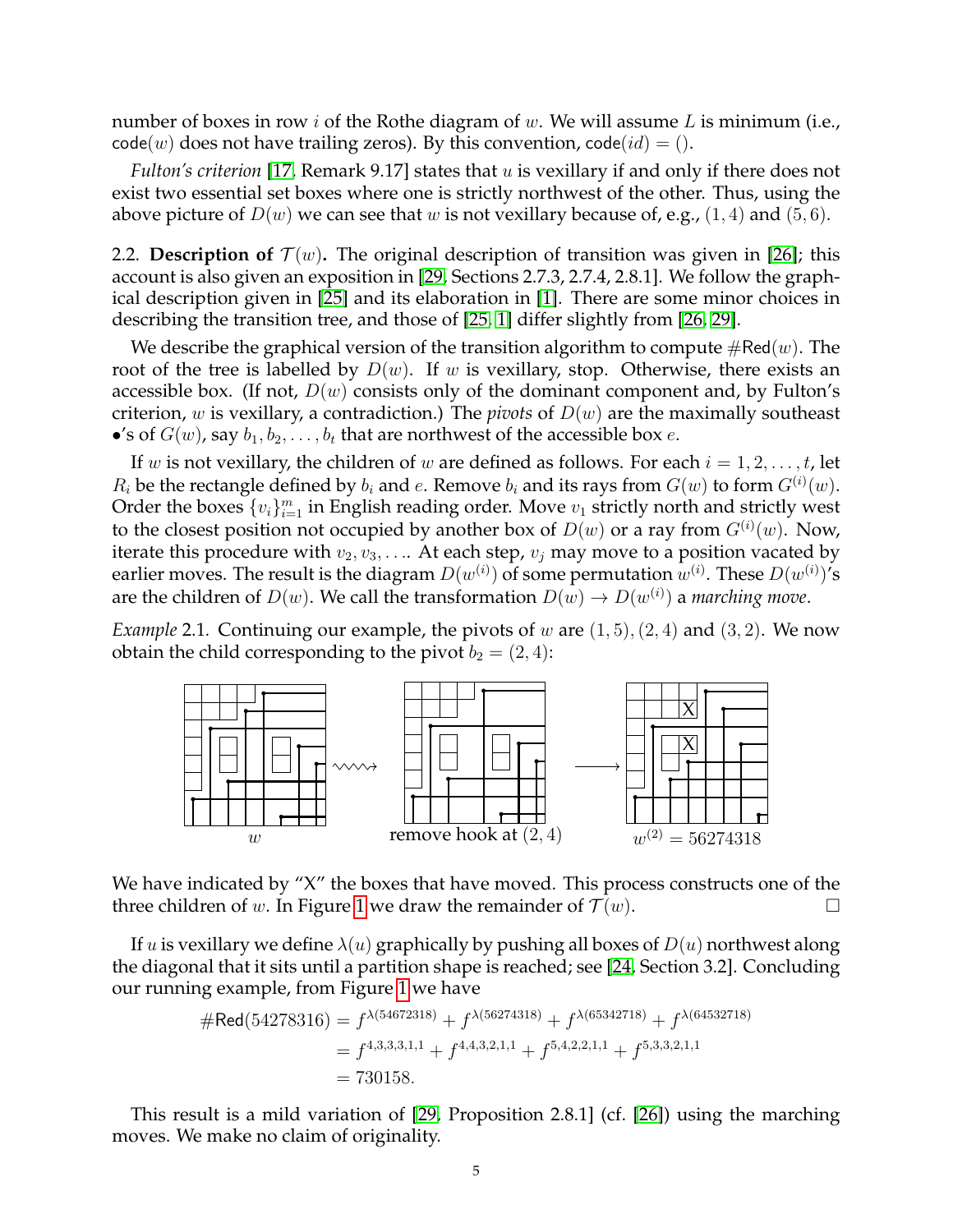

<span id="page-5-0"></span>FIGURE 1.  $\mathcal{T}(w)$  for  $w = 54278316$ . The a indicates the accessible box of each node. The  $X$ 's describe which boxes of the parent moved. From this tree, we compute  $\#\textsf{Red}(w) = 730158.$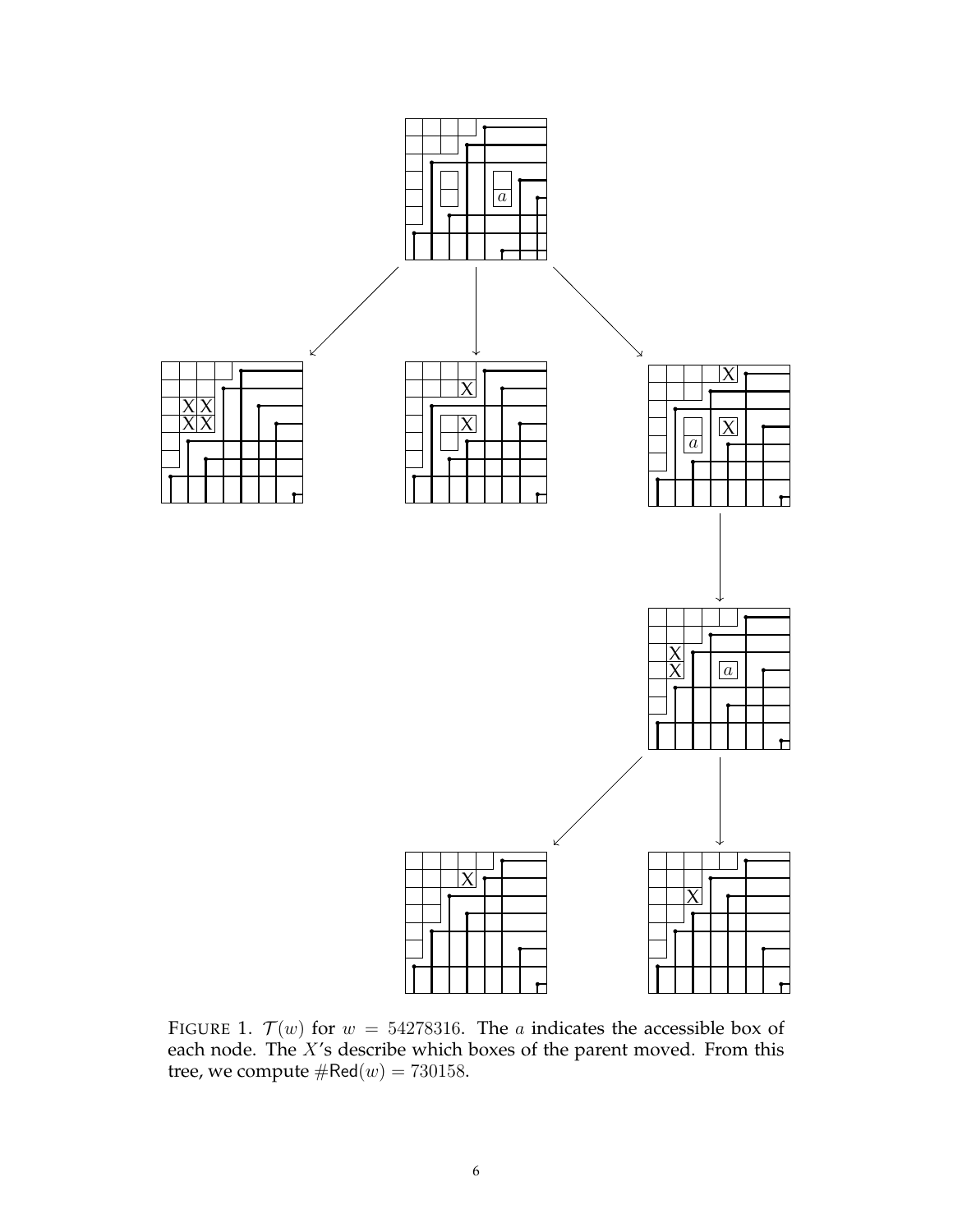<span id="page-6-7"></span>**Theorem 2.2** (cf. [\[26,](#page-22-2) [29,](#page-22-1) [25\]](#page-22-3)).  $\# \text{Red}(w) = \sum_{v \in \mathcal{L}(w)} f^{\lambda(v)}$ .

*Proof:* We follow [\[1,](#page-21-17) Section 5.2], which elaborates on the notions from [\[25\]](#page-22-3) in the case of Schubert polynomials  $\mathfrak{S}_w$ . We refer to [\[29,](#page-22-1) Chapter 2] for background.

Let  $(r, c)$  be the accessible box of  $w \in S_n$  and set  $k = w^{-1}(c)$ . Also let  $w' = w \cdot (r, k)$ . Transition gives this recurrence for the *Schubert polynomials*:

(8) 
$$
\mathfrak{S}_w = x_r \mathfrak{S}_{w'} + \sum_{w''} \mathfrak{S}_{w''},
$$

where the summation is over the children  $w''$  of  $w$  in  $\mathcal{T}(w)$ .

Let  $1^N \times w \in S_{N+n}$  send  $j \mapsto j$  for  $1 \le j \le n$  and  $j \mapsto w(j-N+1) + N$  for  $j \ge N$ . Then

<span id="page-6-4"></span><span id="page-6-3"></span><span id="page-6-2"></span>
$$
F_w = \lim_{N \to \infty} \mathfrak{S}_{1^N \times w} \in \mathbb{Z}[[x_1, x_2, \dots]].^2
$$

Moreover, since  $w \in S_n$  then

(9) 
$$
F_w(x_1, x_2, \ldots, x_n, 0, 0, \ldots) = \mathfrak{S}_{1^n \times w}(x_1, x_2, \ldots, x_n, 0, 0, \ldots).
$$

Now, by repeated application of [\(8\)](#page-6-2) to  $1^n \times w$ ,

(10) 
$$
\mathfrak{S}_{1^n \times w} = J(x_1, x_2, \dots, x_{2n}) + \sum_{v \in \mathcal{L}(w)} \mathfrak{S}_{1^n \times v},
$$

where  $J(x_1, x_2, \ldots, x_n, 0, 0, \ldots) \equiv 0$ .

Hence by setting  $x_i = 0$  for  $i > n$  in [\(10\)](#page-6-3) we obtain, using [\(9\)](#page-6-4) that

(11) 
$$
F_w(x_1,\ldots,x_n)=\sum_{v\in\mathcal{L}(w)}F_v(x_1,\ldots,x_n).
$$

Let  $s_{\alpha}(x_1,\ldots,x_n)$  be the Schur polynomial for a shape  $\alpha$ . Since  $v \in \mathcal{L}(w)$  is vexillary,

<span id="page-6-5"></span>
$$
F_v(x_1,\ldots,x_n)=s_{\lambda(v)}(x_1,\ldots,x_n);
$$

see, e.g., [\[29,](#page-22-1) Section 2.8.1]. Hence

(12) 
$$
F_w(x_1,\ldots,x_n)=\sum_{v\in\mathcal{L}(w)}s_{\lambda(v)}(x_1,\ldots,x_n).
$$

We have that  $[x_1x_2\cdots x_{\ell(w)}]F_w=\#\text{Red}(w)$  and  $[x_1x_2\cdots x_{\ell(w)}]s_{\lambda(v)}(x_1,\ldots,x_n)=f^{\lambda(v)}.$  Now the result follows from these two facts combined with  $(12)$ .

## <span id="page-6-6"></span>3. PROOF OF THEOREMS [1.1](#page-1-0) AND [1.2](#page-1-2)

#### 3.1. **On the distribution of** EG(w)**.**

<span id="page-6-0"></span>**Lemma 3.1.** *For any*  $w \in S_n$ , **EG** $(w) = \# \mathcal{L}(w)$ *.* 

*Proof.* Combining results of [\[34,](#page-22-0) [13\]](#page-21-0) gives

(13) 
$$
F_w(x_1,\ldots,x_{\ell(w)})=\sum_{\lambda}a_{w,\lambda}s_{\lambda}(x_1,\ldots,x_{\ell(w)})
$$

where the sum is over partitions  $\lambda$  of size  $\ell(w)$ , and  $a_{w,\lambda}$  is defined in Section [1.](#page-0-3)

<span id="page-6-1"></span> $^2$ In the conventions of [\[34\]](#page-22-0), the limit is an expression for  $F_{w^{-1}}$ .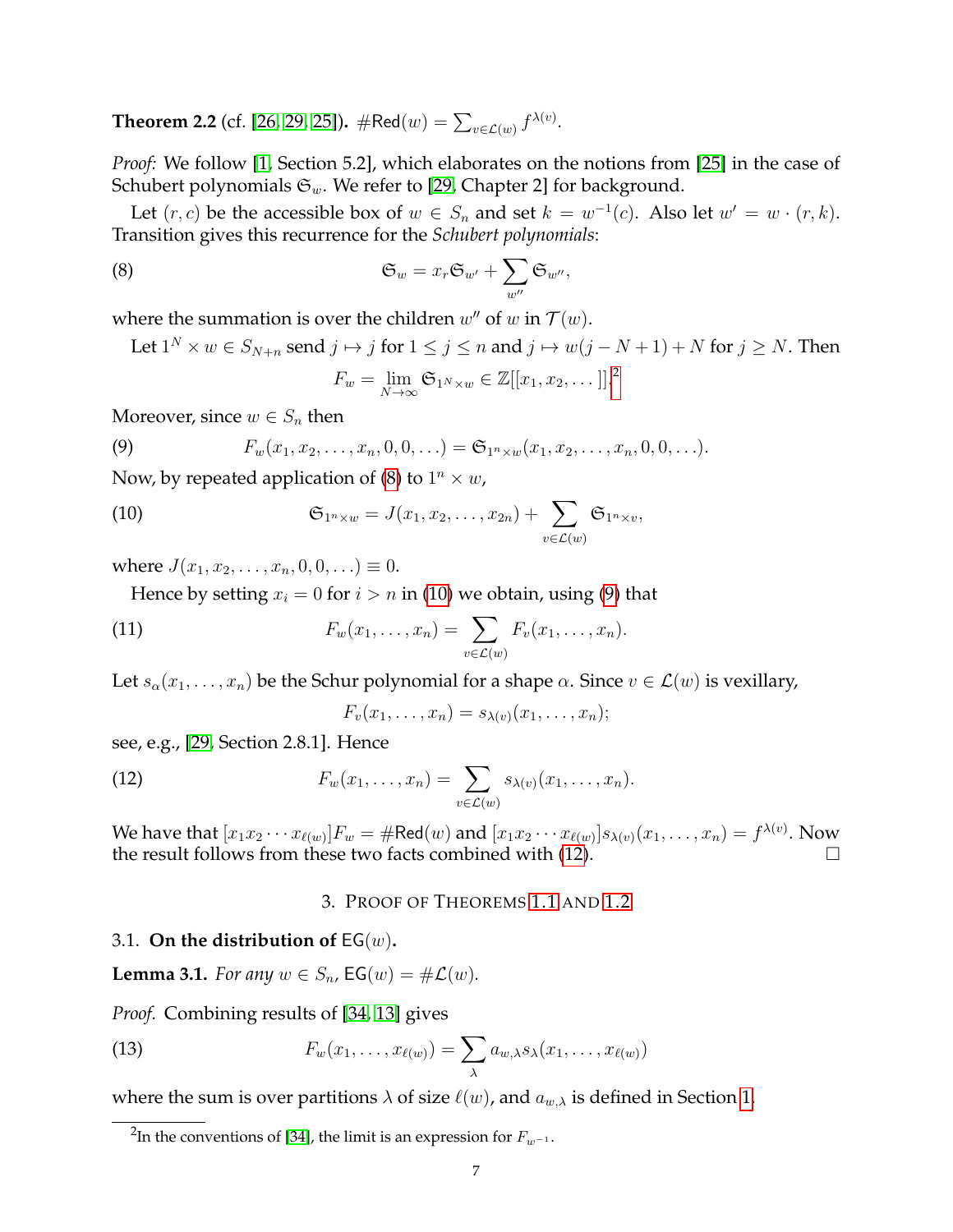The Schur polynomials  $s_{\lambda}(x_1, \ldots, x_{\ell(w)})$  for  $|\lambda| = \ell(w)$  are a basis of the vector space  $\Lambda^{(\ell(w))}_\mathbb{Q}[x_1,\ldots,x_{\ell(w)}]$  of degree  $\ell(w)$  symmetric polynomials in  $\{x_1,\ldots,x_{\ell(w)}\}$ . Since [\(13\)](#page-6-6) and [\(12\)](#page-6-5) (where  $n = \ell(w)$ ) are linear combinations for the same vector, we are done.  $\square$ 

In view of Lemma [3.1,](#page-6-0) Theorems [1.1](#page-1-0) and [1.2](#page-1-2) are equivalent. It is easy to see that Theorem [1.1](#page-1-0) follows from:

<span id="page-7-0"></span>**Theorem 3.2.** *Fix*  $0 < \gamma < \frac{1}{2}$ *. There exists*  $\alpha > 0$  *such that for n sufficiently large*,

$$
\mathbb{P}(\textsf{EG}(w) \geq 2^{\alpha n}) \geq 1 - \frac{1}{n^{2\gamma}}.
$$

*Proof of Theorem* [3.2:](#page-7-0) Let  $N_{\pi,n}(w)$  be the number of  $\pi$  patterns contained in  $w \in S_n$ .

<span id="page-7-1"></span>**Proposition 3.3.** Suppose in  $T(w)$  that the node u has exactly one child  $u'$ . then

$$
N_{2143,n}(u') \geq N_{2143,n}(u).
$$

*Proof of Proposition* [3.3:](#page-7-1) Let the accessible box  $z<sub>u</sub>$  of u be in position  $(x, y)$ . By definition of  $D(u)$ , there is a • of  $G(u)$  at  $C = (x, y')$  for some  $y' > y$ , and there is a • at  $B = (x', y)$  for some  $x' > x$ . Let  $b_1$  be the unique pivot of  $D(u)$ , i.e., the southeastmost  $\bullet$  that is northwest of  $z_u$  (as in Section [2.2\)](#page-4-0). Suppose  $b_1$  is at position  $A = (c, d)$ . Thus,  $c < x$  and  $d < y$ .

By definition of the transition algorithm, all  $\bullet$ 's of  $G(u)$  and  $G(u')$  are in the same position, except  $A, B, C$  in  $G(u)$  are respectively replaced by  $A', B', C'$  in  $G(u')$  where

$$
A = (c, d) \mapsto A' = (x, d)
$$
  

$$
B = (x', y) \mapsto B' = (c, y)
$$
  

$$
C = (x, y') \mapsto C' = (x', y')
$$

Schematically, the march move looks as follows (we have thickened the moving  $\bullet$ 's).



<span id="page-7-2"></span>**Claim 3.4.** *If there are two*  $\bullet$ *'s, other than*  $\{B, C\}$ *, that are weakly south and weakly east of*  $\mathbf{z}_u$ *then one* • *must be (strictly) southeast of the other.*

*Proof of Claim* [3.4:](#page-7-2) Suppose not. Then let the two  $\bullet$ 's be at  $(q, r)$  and  $(m, n)$  where  $q > m$ and  $r < n$ . Then there is a box  $z \neq z_u$  of  $D(u)$  in position  $(m, q)$ , which is weakly south and weakly east of  $z_u$ . Since  $z_u$  is not in the dominant component of  $D(u)$ , then z cannot be in that component either. Therefore,  $z_u$  is not the accessible box of  $D(u)$ , a contradiction.  $\Box$ 

<span id="page-7-3"></span>**Claim 3.5.** *There is no*  $\bullet$  *of*  $G(u)$  *strictly north of row c and strictly between columns d and y. Similarly, there is no* • *of* G(u) *strictly west of column* d *and strictly between rows* c *and* x*.*

*Proof of Claim [3.5:](#page-7-3)* We prove only the first sentence of the claim, as the second sentence is analogous. Suppose not; we may assume this • is maximally southeast with the assumed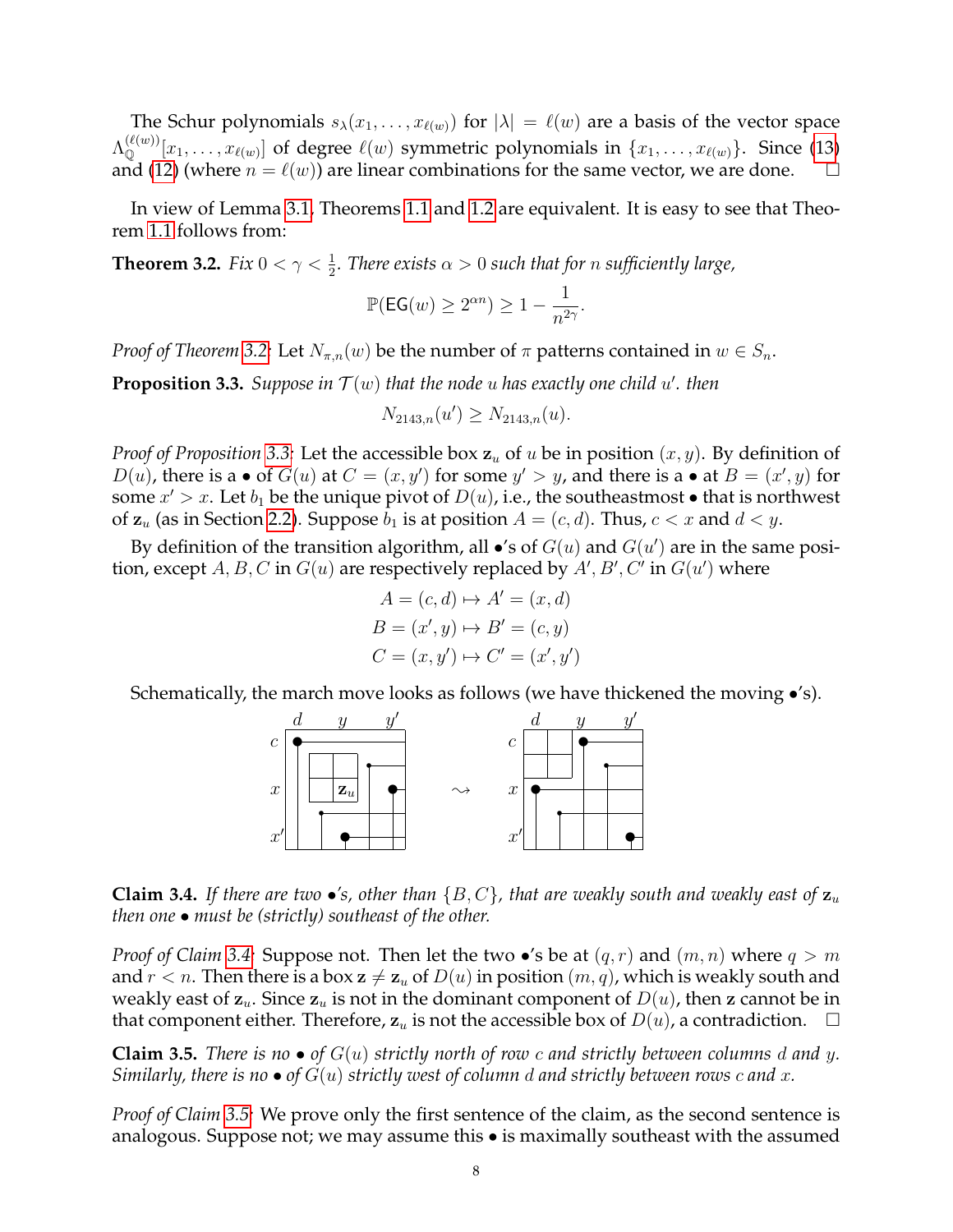properties. Then  $A = (c, d)$  and this • are two pivots for  $D(u)$ , which implies u has at least two children, contradicting the hypothesis of the Proposition.

Let  $\mathcal{F}_u$  consist of all embedding positions  $i_1 < i_2 < i_3 < i_4$  of a 2143-pattern in u. Also, let  $\mathcal{F}'_u$  be the subset of  $\mathcal{F}_u$  consisting of those  $i_1 < i_2 < i_3 < i_4$  such that

$$
\{i_1, i_2, i_3, i_4\} \cap \{c, x, x'\} = \emptyset
$$

(i.e., the positions do not involve the rows of  $A, B$  or  $C$ ). Let

$$
\mathcal{F}_u'' = \mathcal{F}_u \setminus \mathcal{F}_u'.
$$

Similarly, we define  $\mathcal{F}_{u'}$ ,  $\mathcal{F}'_{u'}$  and  $\mathcal{F}''_{u'}$  in exactly the same way, except with respect to  $u'.$ 

Since  $\mathcal{F}'_u = \mathcal{F}'_{u'}$ , it suffices to establish an injection

$$
\psi: \mathcal{F}_u'' \hookrightarrow \mathcal{F}_{u'}''.
$$

In what follows, we will let  $\bullet_i$  refer to the  $\bullet$  in the diagram corresponding to the "i" in the 2143 pattern, for  $1 \le i \le 4$ . In addition, if  $i_1$  is in the row of A we will write " $A = \bullet_2$ ", etc. We define now  $\psi$  in cases:

Case 1:  $(B = \bullet_1 \text{ or } B = \bullet_2)$  The  $\bullet_4$  and  $\bullet_3$  appear strictly right of column y. This contradicts Claim [3.4.](#page-7-2) Hence, no elements of  $\mathcal{F}''_u$  fall into this case.

Case 2:  $(C = \bullet_1 \text{ or } C = \bullet_2) \bullet_4$  and  $\bullet_3$  appear strictly southeast of  $z_u$ . As in Case 1, this contradicts Claim [3.4.](#page-7-2) Again, no elements of  $\mathcal{F}''_u$  fall into this case.

Case 3:  $(A = \bullet_1)$  Let  $\bullet_2$  be at position  $(r, s)$ . Hence  $r < c$  and  $s > d$ . If moreover,  $s < y$  we contradict the first sentence of Claim [3.5.](#page-7-3) Hence,  $s > y$ . We must have that  $\bullet_2 \notin \{A, B, C\}$ and  $\bullet_4$  and  $\bullet_3$  are strictly to the right of column y.

Subcase 3a:  $\bullet_4$  and  $\bullet_3$  are both strictly south of row x) This contradicts Claim [3.4.](#page-7-2)

Subcase 3b: (•<sub>4</sub> and •<sub>3</sub> are both strictly north of row x) Thus {•<sub>3</sub>,•<sub>4</sub>}  $\cap$  { $A, B, C$ } =  $\emptyset$ . The 2143 pattern  $[\bullet_2, A, \bullet_4, \bullet_3]$  is destroyed by the marching move, i.e.,  $[\bullet_2, A', \bullet_4, \bullet_3]$  is not a 2143 pattern in u'. Now, in u' we now have the 2143 pattern  $[\bullet_2, B', \bullet_4, \bullet_3]$ . Hence we define

$$
\psi([\bullet_2, A, \bullet_4, \bullet_3]):=[\bullet_2, B', \bullet_4, \bullet_3].
$$

Subcase 3c: ( $\bullet$ <sub>4</sub> is strictly north of row x and  $\bullet$ <sub>3</sub> is strictly south of row x). Since  $s > y$ ,  $C \neq \bullet_3$ . Hence  $\{\bullet_3, \bullet_4\} \cap \{A, B, C\} = \emptyset$ . The 2143 pattern  $[\bullet_2, A, \bullet_4, \bullet_3]$  is destroyed by the marching move. However, in u' we now have the 2143 pattern  $[\bullet_2, B', \bullet_4, \bullet_3]$ . We again define

$$
\psi([\bullet_2, A, \bullet_4, \bullet_3]):=[\bullet_2, B', \bullet_4, \bullet_3].
$$

Subcase 3d: ( $\bullet_3$  is in row x and  $\bullet_4$  is strictly above row x) Then in fact  $\bullet_3 = C$  while  $\bullet_4 \notin \{A, B, C\}$ . In this case,

$$
\psi([\bullet_2, A, \bullet_4, C]) := [\bullet_2, B', \bullet_4, C'].
$$

Subcase 3e: ( $\bullet_4$  is in row x and  $\bullet_3$  is strictly south of row x) Thus  $\bullet_4 = C$  and  $\bullet_3$  is strictly southeast of  $z_u$ . This contradicts Claim [3.4.](#page-7-2)

Case 4:  $(A = \bullet_2)$  Let the 1 be at position  $(r, s)$ . Hence  $r > c$  and  $s < d$ . If  $r \leq x$  then we contradict the second sentence of Claim [3.5.](#page-7-3) Hence  $r > x$ . We have that  $\bullet_4$  and  $\bullet_3$  are in rows strictly south of x. Moreover, there must be a box e of  $D(u)$  in the row of  $\bullet$ <sub>4</sub> and the column of  $\bullet_3$  that is therefore strictly south of  $z_u$ . Since the columns of  $\bullet_4$  and  $\bullet_3$  are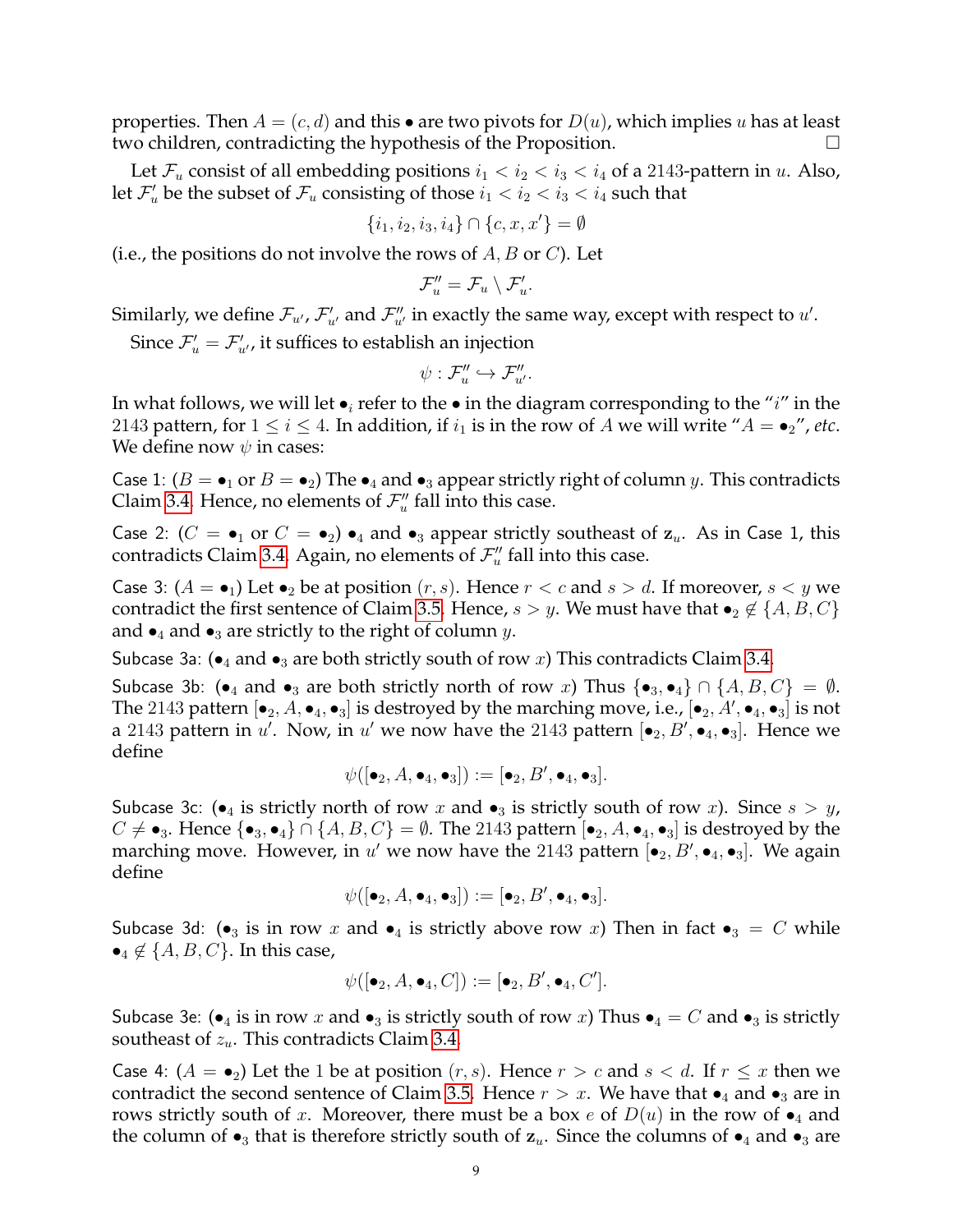strictly east of column d, the box  $e$  is not part of the dominant component of  $D(u)$ . Hence,  $\mathbf{z}_u$  cannot be the accessible box, a contradiction. Thus, no elements of  $\mathcal{F}''_u$  are in this case.

Case 5:  $(A = \bullet_3)$  Hence, in  $u$ ,  $\bullet_2, \bullet_1, \bullet_4$  are strictly north of row c. Thus  $\{\bullet_1, \bullet_2, \bullet_4\}$  $\{A, B, C\} = \emptyset$  and  $\bullet_2, \bullet_1, \bullet_4$  remain in the same place in  $u'$ . Set

$$
\psi([\bullet_2,\bullet_1,\bullet_4,A]):=[\bullet_2,\bullet_1,\bullet_4,A'].
$$

Case 6:  $(A = \bullet_4) \bullet_3$  is strictly south of the row of A. If it is also weakly north of x, we contradict the second sentence of Claim [3.5.](#page-7-3) Hence  $\bullet_3$  is strictly south of x, i.e., the row of e. Now,  $\bullet_2$ ,  $\bullet_1$ ,  $\bullet_3$  are the same position in u and u' and  $\{\bullet_1, \bullet_2, \bullet_3\} \cap \{A, B, C\} = \emptyset$ . Here,

$$
\psi([\bullet_2,\bullet_1,A,\bullet_3]):=[\bullet_2,\bullet_1,A',\bullet_3].
$$

Since the row of  $A'$  is  $x$  the output is a 2143 pattern in  $u'$ .

Case 7:  $(B = \bullet_4)$  Let  $\bullet_3$  be at  $(r, s)$ . Thus  $r > x'$  and  $s < y$ . There must be a box  $e \in D(w)$ in position  $(x', s)$ . Now,  $\bullet_2$  and  $\bullet_1$  are in columns strictly left of s and strictly above row r. Hence e cannot be in the dominant component of  $D(w)$ . Thus, since e is further south than  $z_u$ , the latter is not accessible, a contradiction. So, no elements of  $\mathcal{F}''_u$  appear in this case.

Case 8:  $(B = \bullet_3)$  Let  $\bullet_4$  be in position  $(r, s)$ .

Subcase 8a:  $(r < c)$  Therefore,  $\bullet_1$  and  $\bullet_2$  are also strictly above row c. Since  $\bullet_1$ ,  $\bullet_2$  and  $\bullet_4$  stay in the same place in u and u' and B' is in row c in u'. Moreover,  $\{\bullet_1, \bullet_2, \bullet_4\} \cap \{A, B, C\} = \emptyset$ . We may define

 $\psi([\bullet_2,\bullet_1,\bullet_4,B]):=[\bullet_2,\bullet_1,\bullet_4,B'].$ 

Subcase 8b:  $(x < r < x')$  This contradicts Claim [3.4.](#page-7-2)

Subcase 8c:  $(r = c)$  This implies  $A = \bullet_4$ , which is impossible.

Subcase 8d:  $(c < r < x)$  We may assume  $A \neq \bullet_1, \bullet_2$  since those cases are handled by Case 3 and Case 4. Now,  $\bullet_1$  and  $\bullet_2$  are strictly west of column y and strictly north of row x. By the assumption that  $A = b_1$  is the (unique) pivot, combined with Claim [3.5,](#page-7-3) both • 1 and • 2 are strictly northwest of A. Thus, • 1 and • 2 are in the same place in  $u'$ , and  $\{\bullet_1, \bullet_2, \bullet_4\} \cap \{A, B, C\} = \emptyset$ . Since A' is in row x, it make sense to let

$$
\psi([\bullet_2,\bullet_1,\bullet_4,B]):=[\bullet_2,\bullet_1,\bullet_4,A'].
$$

Subcase 8e:  $(r = x)$  Hence  $C = \bullet_4$ . For the same reasons as in Subcase 8d, both  $\bullet_1$  and •<sub>2</sub> are strictly northwest of A. Thus, •<sub>1</sub> and •<sub>2</sub> are in the same place in u' and {•<sub>1</sub>, •<sub>2</sub>} ∩  ${A, B, C} = \emptyset$ . In this case set

$$
\psi([\bullet_2,\bullet_1, C, B]):=[\bullet_2,\bullet_1, B', A'].
$$

Case 9: ( $C = \bullet_3$ ) Let  $\bullet_4$  be in position  $(r, s)$ . Hence  $s > y'$ .

Subcase 9a:  $(r < c)$  Hence  $\bullet_1, \bullet_2$  and  $\bullet_4$  remain in the same place in  $u'$  and  $\{\bullet_1, \bullet_2, \bullet_4\}$   $\cap$  $\{A, B, C\} = \emptyset$ . Since C' is further south than C, we may set

$$
\psi([\bullet_2,\bullet_1,\bullet_4,C]):=[\bullet_2,\bullet_1,\bullet_4,C'].
$$

Subcase 9b:  $(c < r < x)$  We may also assume that  $A \neq \bullet_1$  and  $A \neq \bullet_2$ , since those are handled in Case 3 and Case 4, respectively. Thus  $\{\bullet_1, \bullet_2, \bullet_4\} \cap \{A, B, C\} = \emptyset$ . Here,

$$
\psi([\bullet_2,\bullet_1,\bullet_4,C]):=[\bullet_2,\bullet_1,\bullet_4,C'].
$$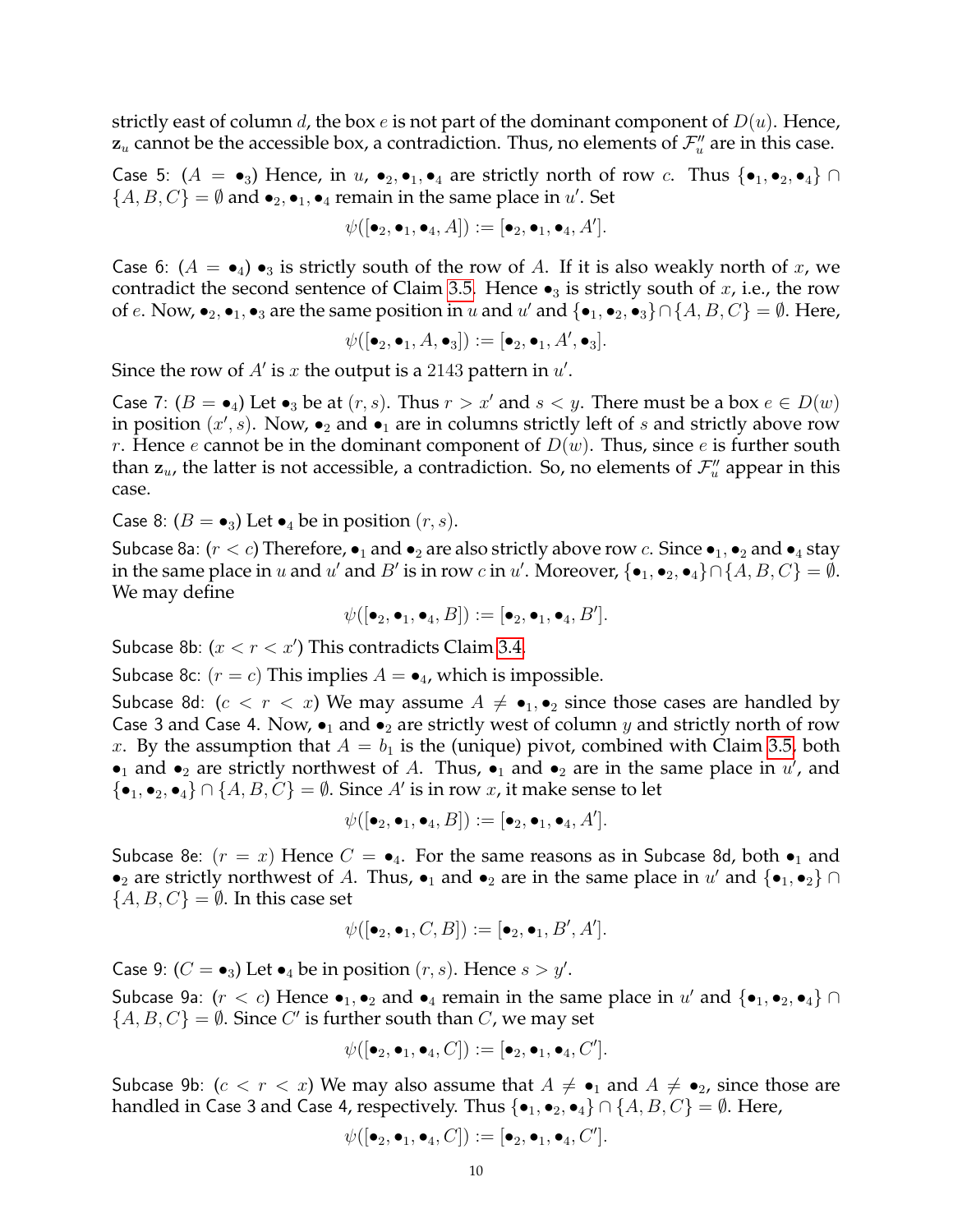Subcase 9c:  $(r = c)$  Then  $A = \bullet_4$ , which is impossible.

Case 10:  $(C = \bullet_4)$  We may assume that  $A \neq \bullet_1, \bullet_2$  (Case 3 and Case 4) and also  $B \neq \bullet_3$  (Case 8). Therefore  $\{\bullet_1, \bullet_2, \bullet_3\} \cap \{A, B, C\} = \emptyset$ . Let  $\bullet_3$  be in position  $(r, s)$ .

Subcase 10a:  $(y < s < y')$  This contradicts Claim [3.4.](#page-7-2)

Subcase 10b:  $(s = y)$  This means  $\bullet_3 = B$ , a situation we have ruled out/refer to Case 8.

Subcase 10c:  $(s < y)$  If moreover  $r > x'$  then there exists  $e \in D(w)$  in position  $(x', s)$ , which is therefore strictly south of  $z_u$ . Since column s is strictly east of the column of  $\bullet_{2}$ , e is not in the dominant component. Hence  $\mathbf{z}_u$  is not accessible, a contradiction. Now  $r \neq x'$ (since we assumed  $B \neq \bullet_3$ ). Thus,  $x < r < x'$  and it follows that  $\bullet_3$  is in the same place in u'. By the reasoning of the first paragraph of Subcase 8d,  $\bullet_1, \bullet_2$  are strictly northwest of A. Hence  $\bullet_1, \bullet_2$  also remain in the same place in u'. Summing up, since B' is in row c, we may define

$$
\psi([\bullet_2,\bullet_1, C, \bullet_3]):=[\bullet_2,\bullet_1, B', \bullet_3].
$$

 $\psi$  *is well-defined:* The above cases handle each of the possibilities for A, B, C being one of 1, 2, 3, 4. Our definition of  $\psi$  is shown to send an element of  $\mathcal{F}''_u$  to an element of  $\mathcal{F}''_u$ .

We also need that if an element of  $\mathcal{F}''_u$  occurs in two cases,  $\psi$  sends them to the *same* element of  $\mathcal{F}''_{u'}$ . By inspection, the only overlapping situations are Subcase 3d $\leftrightarrow$ Subcase 9b and Subcase 8d $\leftrightarrow$ Case 10. In both these cases we define  $\psi$  to be consistent on the overlap.

 $\psi$  *is an injection:* This is by inspection of pairs of subcases where  $\psi$ 's output was given. By our choice of notation, if  $\bullet_i$  appears in the description of the input to  $\psi$ , it cannot be equal to  $A, B$  or  $C$  and hence in the output, it cannot be equal to  $A', B'$  or  $C'$  (as  $\{A, B, C\}$  and  $\{A', B', C'\}$  occupy the same rows). Therefore, if in two cases, some coordinate of the two outputs differ *symbolically*, those outputs cannot be equal. After ruling out these pairs, we are left with a few to check:

Subcase 3b, Subcase 3c: These differ in the fourth coordinate since in the former case,  $\bullet_3$  is strictly north of row x and in the latter case,  $\bullet_3$  is strictly south of row x.

Case 5 and Subcase 8d: These differ in the third coordinate since in the former case,  $\bullet_4$ appears above row c whereas in the latter case,  $\bullet$ <sub>4</sub> is below row c.

Subcase 9a and Subcase 9b: These differ in the third coordinate for the same reason as the previous pair.

<span id="page-10-0"></span>**Lemma 3.6.** Let  $w \in S_n$  and suppose  $u \to u'$  in  $\mathcal{T}(w)$ . Then

$$
N_{2143,n}(u) - N_{2143,n}(u') \le 2n^3 + 3n^2 - n.
$$

*Proof of Lemma* [3.6:](#page-10-0) Since  $u \to u'$  in  $\mathcal{T}(w)$ , exactly three positions  $a, i, j$  differ between  $u$ and  $u'$ . We are claiming that

<span id="page-10-1"></span>(14) 
$$
N_{2143,n}(u) - N_{2143,n}(u') \leq {3 \choose 3} 4 {n \choose 1} + {3 \choose 2} 6 {n \choose 2} + {3 \choose 1} 4 {n \choose 3} = 2n^3 + 3n^2 - n.
$$

Let  $t_1 < t_2 < t_3 < t_4$  be the indices of a 2143-pattern in u. First suppose  $\{t_1, t_2, t_3, t_4\} \cap$  ${a, i, j} = \emptyset$ . Clearly,  $t_1 < t_2 < t_3 < t_4$  are indices of a 2143-pattern in u'. Therefore this case does not contribute to  $N_{2143,n}(u) - N_{2143,n}(u')$ .

Next assume  $\#(\{t_1, t_2, t_3, t_4\} \cap \{a, i, j\}) = 1$ . There are  $\binom{3}{1}$  $\binom{3}{1}$  choices for which of  $a, i$  or *j* is in  $\{t_1, t_2, t_3, t_4\}$ . Then there are at most  $\binom{n}{3}$  $\binom{n}{3}$  choices for  $\{t_1, t_2, t_3, t_4\} \setminus \{a, i, j\}$ . Finally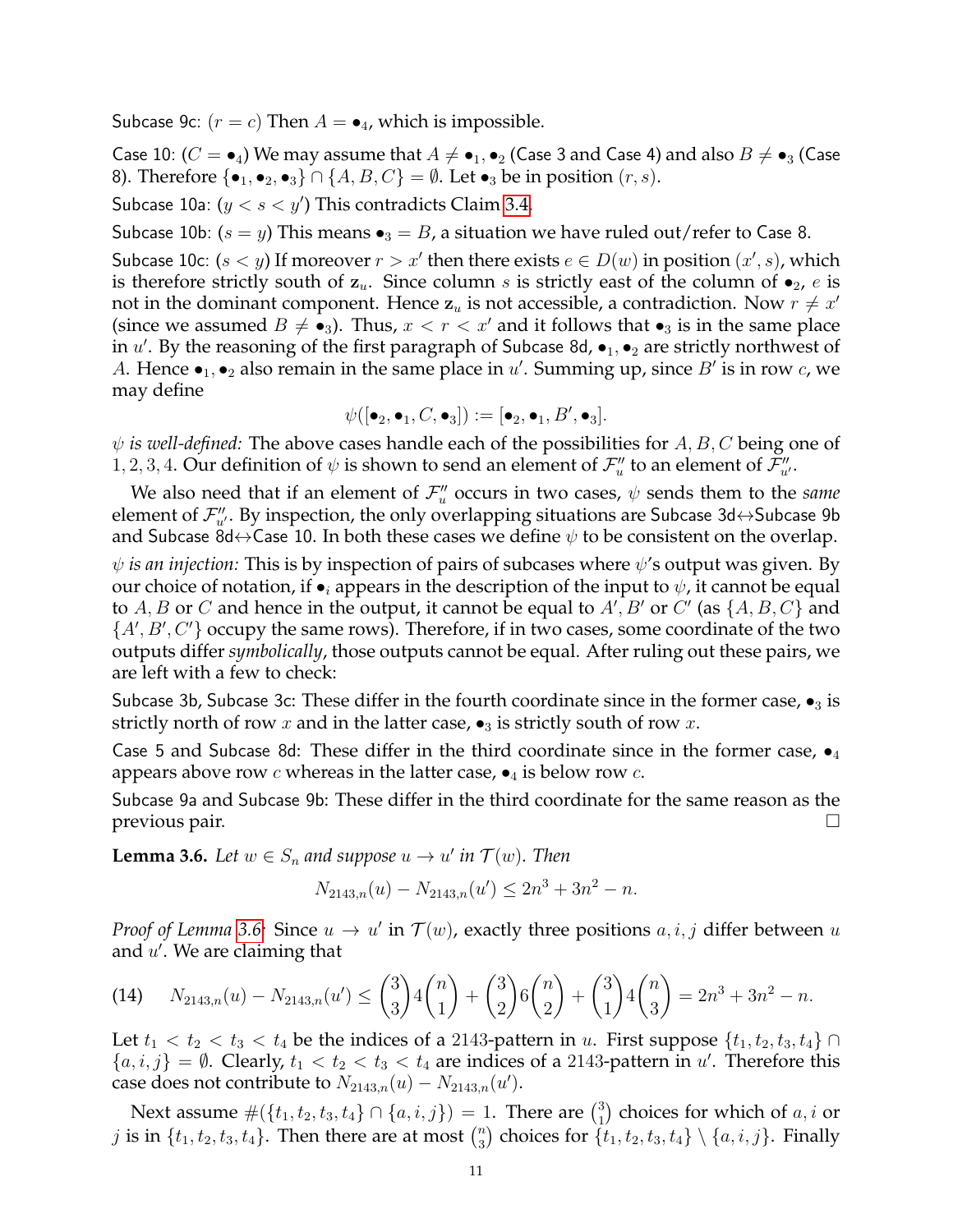there are 4 choices for which k satisfies  $t_k \in \{a, i, j\}$ . Therefore, this case contributes at most  $\binom{3}{1}$  $_{1}^{3}\big)4\binom{n}{3}$  $\mathbb{Z}_3^n$ ) to  $N_{2143,n}(u)-N_{2143,n}(u')$ , thus explaining the third term of [\(14\)](#page-10-1).

Similar arguments explain the first and second terms of [\(14\)](#page-10-1) as the contributions to  $N_{2143,n}(u) - N_{2143,n}(u')$  from the cases that

$$
#({t1, t2, t3, t4} \cap {a, i, j}) = 3 \text{ and } #({t1, t2, t3, t4} \cap {a, i, j}) = 2,
$$

respectively. The lemma thus follows.  $\square$ 

The following is known; see work of M. Bona [\[7\]](#page-21-19) and of S. Janson, B. Nakamura, and D. Zeilberger [\[20\]](#page-21-20). The proof being not difficult, we include it for completeness.

<span id="page-11-0"></span>**Lemma 3.7.** *For any*  $\pi \in S_k$ , the expected number of occurrences of  $\pi$  as a pattern in  $w \in S_n$ (selected using the uniform distribution) is  $\binom{n}{k}$  $\binom{n}{k}/k!$ .

*Proof of Lemma* [3.7:](#page-11-0) For an increasing sequence  $I = \{i_1 < i_2 < \ldots < i_k\}$  (in  $[1, n]$ ), let

(15) 
$$
X_I(w) = \begin{cases} 1 & \text{if } \pi \text{ is a pattern at the positions of } I; \\ 0 & \text{otherwise.} \end{cases}
$$

Thus,  $N_{\pi,n} = \sum_{I} X_I$ . There are  $\binom{n}{k}$  $\binom{n}{k}(n-k)!$  permutations such that I has pattern  $\pi$ . By linearity of expectation,

$$
\mathbb{E}[N_{\pi,n}] = \sum_{I} \mathbb{E}[X_I] = {n \choose k}^2 (n-k)!/n!,
$$

and the lemma follows.  $\Box$ 

<span id="page-11-1"></span>**Lemma 3.8.** *Let* T *be a rooted tree with the property that along any path from the root to a leaf there are* d *nodes with at least two children. Then that tree has at least* 2 d *leaves.*

*Proof of Lemma* [3.8:](#page-11-1) Arbitrarily left-right order the descendants of the root of T. After pruning, if necessary, we may assume each node as at most two children. Along any path from the root to a leaf, record "S" if a node has one child, and " $L$ " if one steps to the left child and " $R$ " if one goes to the right child. Thus, each leaf is uniquely encoded by an  $\{S, L, R\}$  sequence. By hypothesis, each such sequence has at least d from  $\{L, R\}$ . Also, each of the  $2^d$ -many  $\{L, R\}$ -sequences must be a subsequence of a unique leaf sequence. Hence there are at least  $2^d$  $l$ eaves.

By Chebyshev's inequality, for any  $t \in \mathbb{R}_{>0}$ ,  $\mathbb{P}(|N_{\pi,n} - \mu| \geq t\sigma) \leq 1/t^2$ , and hence

<span id="page-11-3"></span><span id="page-11-2"></span>
$$
\mathbb{P}(N_{\pi,n} \ge \mu - t\sigma) \ge 1 - 1/t^2.
$$

For  $\pi = 2143$ ,  $\mu = \binom{n}{4}$  $\binom{n}{4}/4!$ . Let  $t=n^\gamma$  for the fixed choice  $0<\gamma<\frac{1}{2}.$  Thus, we obtain

(16) 
$$
\mathbb{P}\left(\frac{N_{2143,n}}{2n^3+3n^2+n} \ge \frac{{n \choose 4}/4! - n^{\gamma}\sigma}{2n^3+3n^2+n}\right) \ge 1 - \frac{1}{n^{2\gamma}}.
$$

Define a random variable  $Q: S_n \to \mathbb{Z}_{\geq 0}$  by

 $Q(w) = \min_{u \in \mathcal{L}(w)} \#\{v \text{ appears in a path from } w \text{ to } u \text{ in } \mathcal{T}(w) : \exists v' \neq v'', v \rightarrow v', v \rightarrow v''\}.$ 

By Proposition [3.3](#page-7-1) and Lemma [3.6,](#page-10-0)

(17) 
$$
Q(w) \ge \frac{N_{2143,n}(w)}{2n^3 + 3n^2 + n}.
$$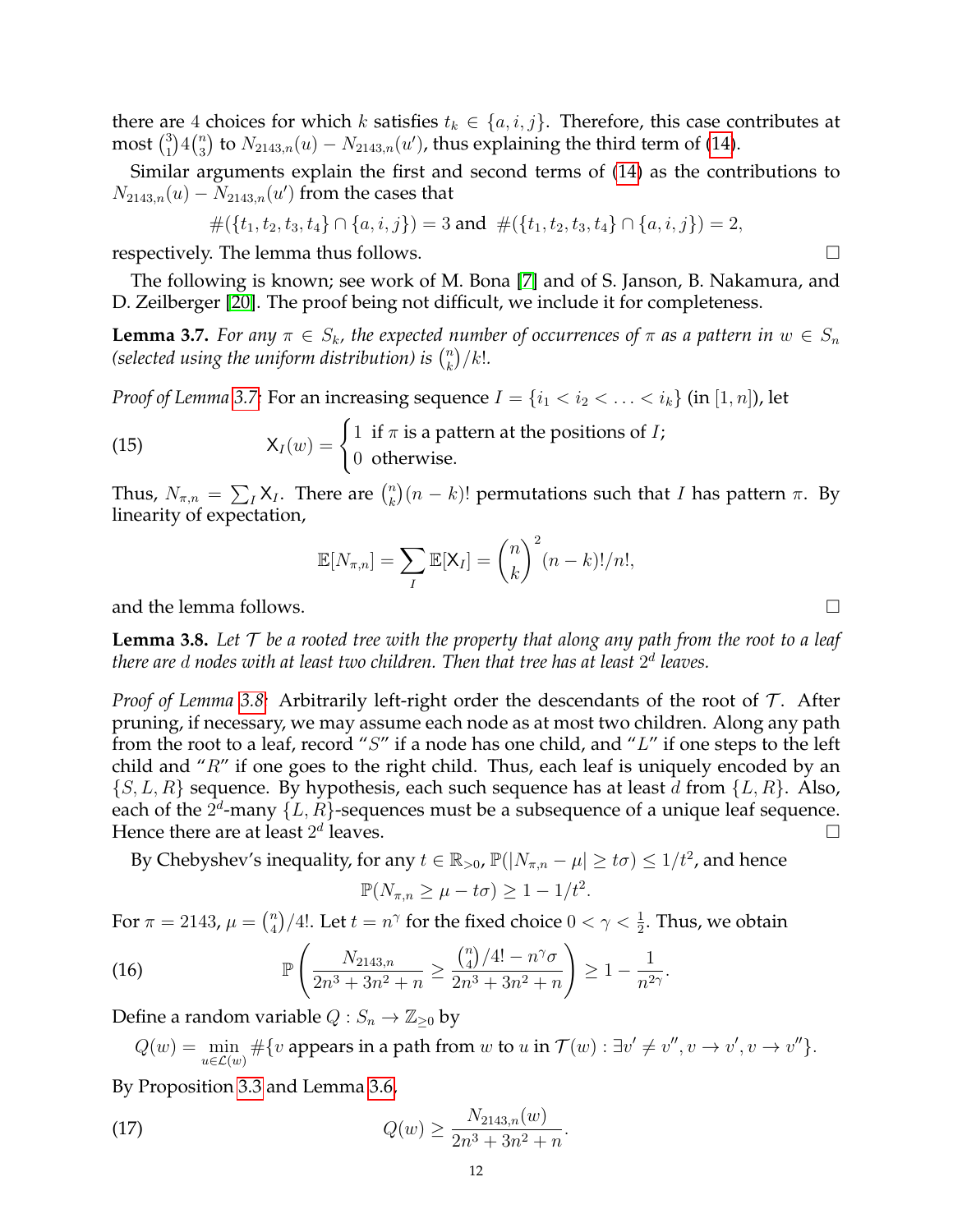Combining [\(16\)](#page-11-2) and [\(17\)](#page-11-3) gives

<span id="page-12-0"></span>
$$
\mathbb{P}\left(Q \ge \frac{{n \choose 4}/4! - n^{\gamma}\sigma}{2n^3 + 3n^2 + n}\right) \ge 1 - \frac{1}{n^{2\gamma}}.
$$

By [\[20,](#page-21-20) Section 4.1], the r-th central moment for  $N_{\pi,n}$ , i.e.,  $\mathbb{E}[(N_{\pi,n} - \mathbb{E}(N_{\pi,n}))^r]$ , is a polynomial in *n* of degree  $\lfloor r(k - \frac{1}{2}) \rfloor$  $\frac{1}{2}$ ) where, recall,  $\pi \in S_k$ . Hence Var $(N_{2143,n}) \in O(n^7)$ and  $\sigma \in O(n^{3.5})$ . Therefore there exists  $\alpha > 0$  such that for n sufficiently large

(18) 
$$
\mathbb{P}(Q \ge \alpha n) \ge 1 - \frac{1}{n^{2\gamma}}.
$$

Finally, by Lemma [3.1](#page-6-0) and Lemma [3.8,](#page-11-1)

$$
\mathsf{EG}(w) = \#\mathcal{L}(w) \ge 2^{Q(w)}.
$$

The desired equality holds by [\(18\)](#page-12-0) and [\(19\)](#page-12-1) combined.  $\Box$ 

3.2. **Remarks.** M. Bona [\[7\]](#page-21-19) proves that the sequence of random variables

<span id="page-12-1"></span>
$$
\widetilde{X_n} := \frac{N_{2143,n} - \mathbb{E}[N_{2143,n}]}{\sqrt{\text{Var}(N_{2143,n})}}
$$

is asymptotically normal, i.e.,  $X_n$  converges in distribution to the standard normal variable  $N(0, 1)$ . In particular, this means that for any  $\epsilon > 0$ , for any  $a, b \in \mathbb{R}$ , there exists  $N \in \mathbb{N}$  such that for all  $n \ge N$ ,  $\left| \mathbb{P}(X_n \in [a, b]) - \mathbb{P}(N(0, 1) \in [a, b]) \right| < \epsilon$ . Thus we could use Bona's theorem to prove a more refined version of Theorem [3.2.](#page-7-0) However, since this does not change our basic conclusions (Theorems [1.1](#page-1-0) and [1.2\)](#page-1-2) we opted to state a result/proof that only appeals to Chebyshev's inequality.

In [\[5\]](#page-21-3),  $w \in S_n$  is defined to be *k-vexillary* if  $EG(w) = k$ . I. G. Macdonald [\[28\]](#page-22-9) proves that the proportion of vexillary permutations in  $S_n$  goes to zero as  $n \to \infty$ . Extending this, Theorem [3.2](#page-7-0) implies:

**Corollary 3.9.** *Fix a positive integer* k. Then  $\lim_{n\to\infty} \mathbb{P}(w \in S_n$  *is k-vexillary*)  $\to 0$ *.* 

Using the relations

(20) 
$$
s_i s_j = s_j s_i \text{ for } |i - j| \ge 2 \text{, and } s_i s_{i+1} s_i = s_{i+1} s_i s_{i+1}
$$

one can transform between any two reduced words

<span id="page-12-2"></span> $s_{i_1}s_{i_2}\cdots s_{i_\ell} \iff s_{j_1}s_{j_2}\cdots s_{j_\ell} \in \text{Red}(w);$ 

see, e.g., [\[29,](#page-22-1) Proposition 2.1.6]. Hence, it follows that

(21) 
$$
\{i_1, i_2, \ldots, i_\ell\} = \{j_1, j_2, \ldots, j_\ell\}.
$$

Let  $\sigma^{(n)} = 214365 \cdots 2n \ 2n - 1 \in S_{2n}$ .

# <span id="page-12-3"></span>Proposition 3.10.  $a_{\sigma^{(n)},\lambda} = f^{\lambda}$ .

*Proof.* Fix any partition  $\lambda$  of size  $2n-1$ . Consider any row and column increasing filling T of  $\lambda$ , using each of the labels  $\{1, 3, 5, \ldots, 2n-1\}$  precisely once. Let  $\mathcal{A}_{\lambda}$  be the set of these tableaux. Also, let  $\mathcal{B}_\lambda$  be the set of EG tableaux for the coefficient  $a_{\sigma^{(n)},\lambda}.$  Red $(\sigma^{(n)})$  consists of all n! rearrangements of the factors of  $s_1s_3\cdots s_{2n-1}$ . Hence, the column reading word of any  $T \in A_\lambda$  gives a reduced word for w. Thus,  $A_\lambda \subseteq B_\lambda$ . By [\(21\)](#page-12-2), if  $S \in B_\lambda$ , it must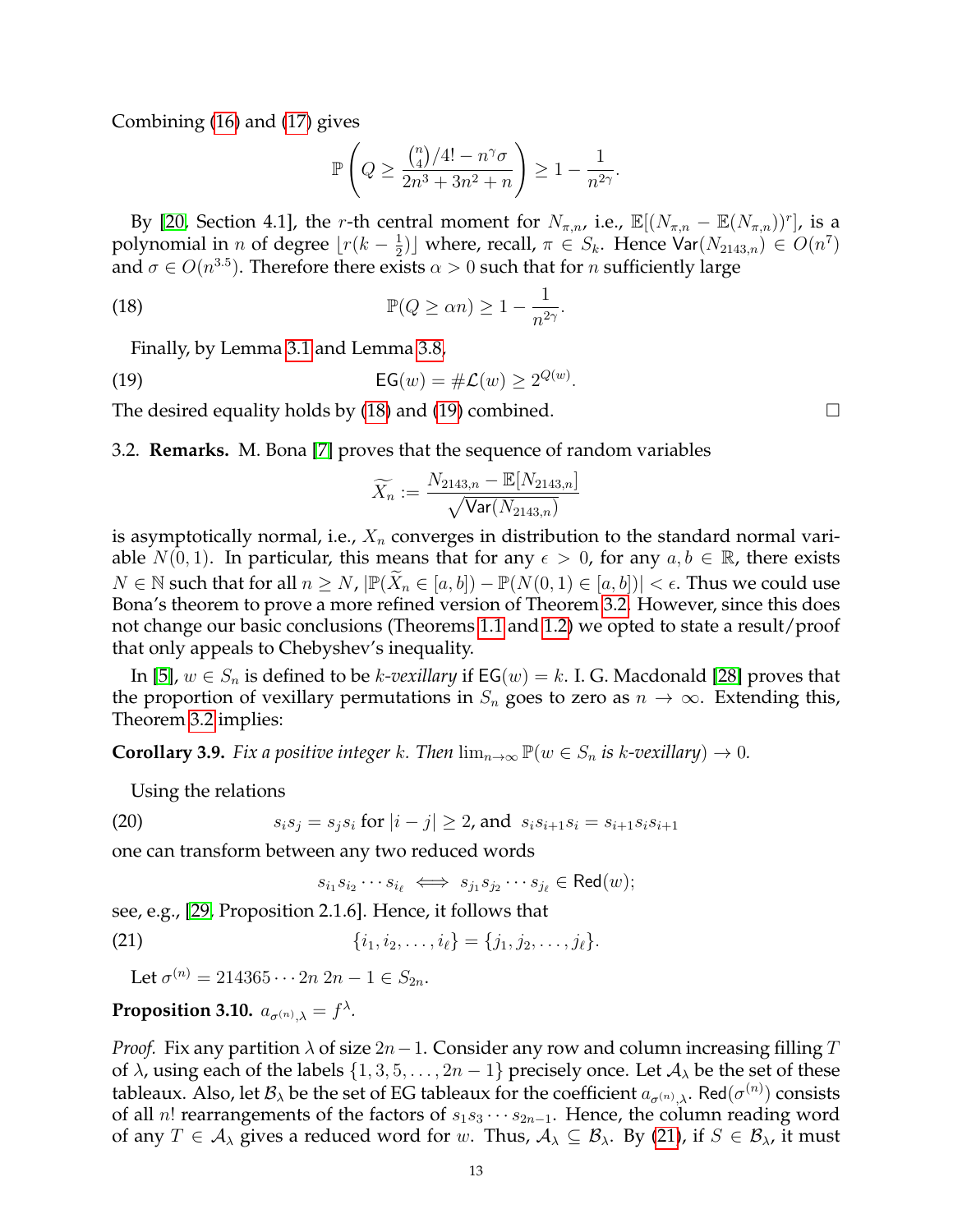use each label of  $\{1, 3, 5, \ldots, 2n-1\}$  exactly once. Since S must also be row and column increasing, we see  $S \in A_{\lambda}$ . This gives  $A_{\lambda} = B_{\lambda}$ .

Given  $T \in A_\lambda (= \mathcal{B}_\lambda)$ , let  $\phi(T) \in SYT(\lambda)$  be the standard Young tableau of shape  $\lambda$ obtained by sending label *i* in *T* to  $\left[\frac{i}{2}\right]$  $\frac{i}{2}$ ]. Clearly,  $\phi : \mathcal{A}_{\lambda} \to \text{SYT}(\lambda)$  is a bijection. Hence  $a_{\sigma^{(n)},\lambda} = \# \mathcal{A}_\lambda = \# \mathsf{SYT}(\lambda) = f^\lambda$ .

Let inv(n) be the number of involutions of  $S_n$ . The following shows that the worst case and average case running time of transition is quite different:

**Corollary 3.11.**  $\#\mathcal{L}(\sigma^{(n)}) = \text{inv}(n) \sim \left(\frac{n}{e}\right)$  $\left(\frac{m}{e}\right)^{n/2} \frac{e^{\sqrt{n}}}{\left(\frac{4e}{e}\right)^{\frac{3}{2}}}$  $\frac{e^{\sqrt{n}}}{(4e)^{\frac{1}{4}}}.$ 

*Proof.* The equality holds since

<span id="page-13-1"></span>(22) 
$$
\#\mathcal{L}(\sigma^{(n)}) = \mathsf{EG}(\sigma^{(n)}) = \sum_{\lambda} f^{\lambda} = \mathsf{inv}(n).
$$

The first equality of [\(22\)](#page-13-1) is Lemma [3.1,](#page-6-0) the second is Proposition [3.10](#page-12-3) and the third is textbook (e.g., [\[35,](#page-22-10) Corollary 7.13.9]). The asymptotic statement is [\[23,](#page-21-21) Section 5.1.4].  $\Box$ 

The following conjecture has been proved by G. Orelowitz (private communication):

# **Conjecture 3.12.**  $a_{w,\lambda} \leq f^{\lambda}$ .

<span id="page-13-0"></span>We refer to his paper (in preparation) for application to the Edelman-Greene statistic.

#### 4. COUNTING HECKE WORDS

A sequence  $(i_1, i_2, \ldots, i_N)$  is a *Hecke word* for  $w \in S_n$  if  $s_{i_1} \star s_{i_2} \star \cdots \star s_{i_N} = w$  where  $\star$  is the *Demazure product* defined by

$$
u * s_i = \begin{cases} us_i & \text{if } \ell(us_i) = \ell(u) + 1\\ u & \text{otherwise.} \end{cases}
$$

Therefore,  $N \geq \ell(w)$ . Let Hecke $(w, N)$  denote the set of Hecke words for w of length N.

4.1. **Two generalizations of the Edelman-Greene formula [\(2\)](#page-0-0).** We now give two formulas for computing Hecke $(w, N)$ . Both are known to experts, but we are unaware of any specific place that they appear in the literature.

Since Hecke $(w, \ell(w)) = \text{Red}(w)$ , formula [\(23\)](#page-13-2) below generalizes [\(2\)](#page-0-0). Our second point is that in contrast with [\(5\)](#page-1-3), even for vexillary permutations, [\(23\)](#page-13-2) is not short.

<span id="page-13-3"></span>**Proposition 4.1.** *There is a manifestly nonnegative combinatorial formula*

(23) 
$$
\# \text{Hecke}(w, N) = \sum_{\lambda, |\lambda| = N} b_{w,\lambda} f^{\lambda},
$$

*where*  $b_{w,\lambda}$  *counts the number of row strictly increasing and column weakly increasing tableaux of shape* λ *whose top to bottom, right to left, column reading word is a Hecke word for* w*.*

*Let*  $M \geq 1$ *. There is a vexillary permutation*  $\pi \in S_{2M}$  *with*  $\ell(\pi) = M^2$  *such that* 

<span id="page-13-2"></span>
$$
\# \{ \lambda \in \mathsf{par}(M^2+M): b_{\pi, \lambda}>0\} \geq \mathsf{par}(M),
$$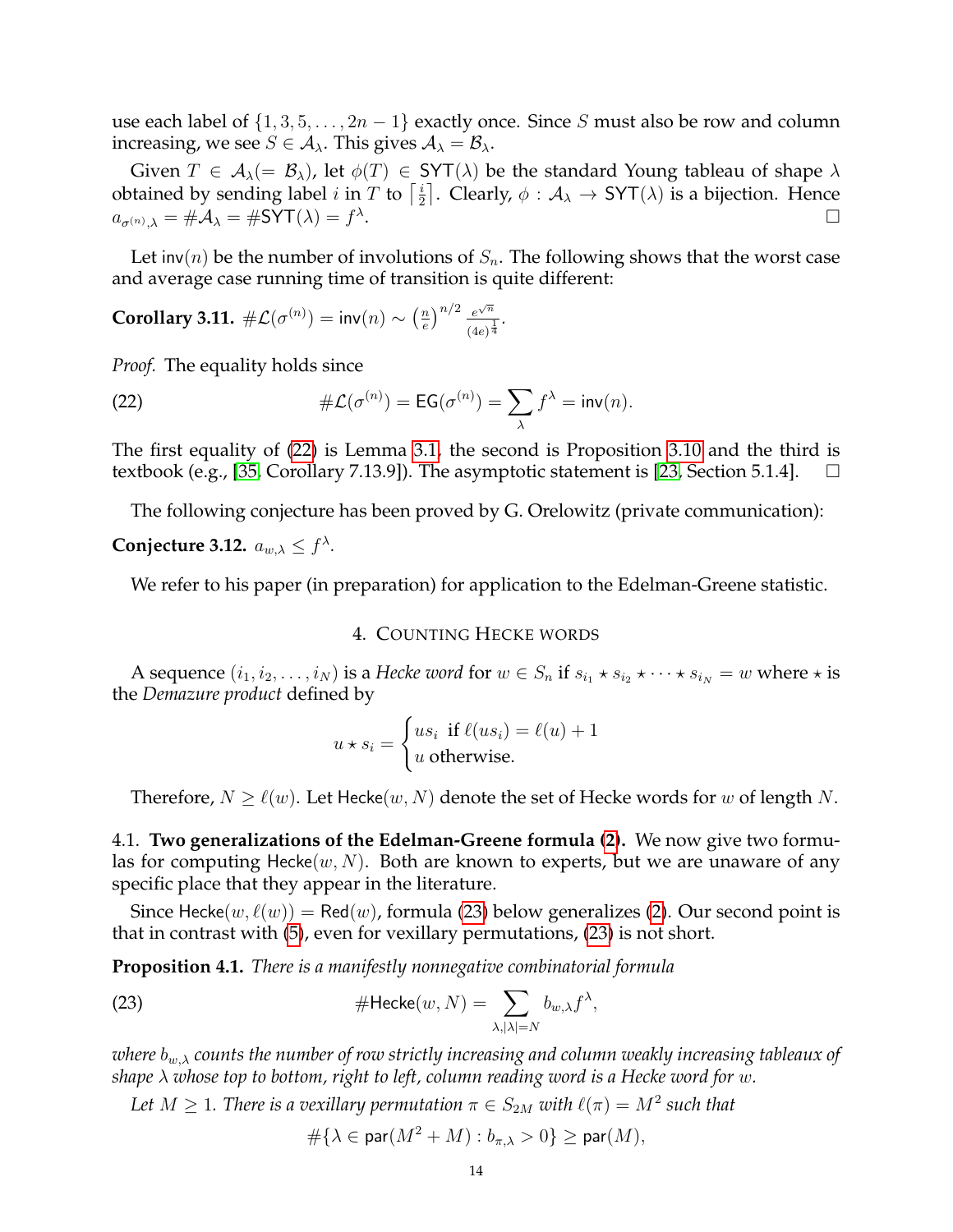*where*  $\text{par}(M)$  *is the number of partitions of size* M. That *is when*  $w = \pi$  and  $N = M^2 + M$ , [\(23\)](#page-13-2) *has at least* par(M)*-many terms. Moreover,*

$$
\sum_{\lambda: |\lambda|=M^2+M} b_{\pi,\lambda} \geq \mathsf{inv}(M).
$$

*Proof.* We use the results of S. Fomin-A. N. Kirillov [\[15\]](#page-21-8) who prove the following combinatorial formula for the *stable Grothendieck polynomial* Gw:

<span id="page-14-1"></span><span id="page-14-0"></span>
$$
G_w = \sum_{(\mathbf{i}, \mathbf{j})} (-1)^{\ell(w) - |\mathbf{j}|} \mathbf{x}^{\mathbf{j}},
$$

where  $\mathbf{i} = (i_1, \ldots, i_N) \in \text{Hecke}(w, N)$ , and  $\mathbf{j} = (j_1 \leq j_2 \leq \cdots \leq j_N)$  are positive integers satisfying  $j_t < j_{t+1}$  whenever  $i_t \leq i_{t+1}$ . This is a formal power series in  $x_1, x_2, \ldots$ 

For any  $i =$  Hecke $(w, N)$ , the sequence  $(1, 2, ..., N)$  can be used for j. Hence,

(24) 
$$
(-1)^{N-\ell(w)} \# \text{Hecke}(w, N) = [x_1 x_2 \cdots x_N] G_w.
$$

S. Fomin-C. Greene [\[14,](#page-21-9) Theorem 1.2] states that, up to change of conventions,

(25) 
$$
G_w = \sum_{\lambda} (-1)^{|\lambda| - \ell(w)} b_{w,\lambda} s_{\lambda}.
$$

Combining [\(24\)](#page-14-0) and [\(25\)](#page-14-1) gives [\(23\)](#page-13-2).

<span id="page-14-2"></span>C. Lenart [\[27\]](#page-22-7) gave an expression for the *symmetric Grothendieck polynomial*:

(26) 
$$
G_{\mu}(x_1,x_2,\ldots,x_t)=\sum_{\lambda}(-1)^{|\lambda|-|\mu|}g_{\mu,\lambda}s_{\lambda}(x_1,\ldots,x_t)
$$

where  $\mu \subseteq \lambda \subseteq \hat{\mu}$ . Here  $\hat{\mu}$  is the unique maximal partition with t rows obtained by adding at most  $i - 1$  boxes to row i of  $\mu$  for  $2 \le i \le t$ . In addition,  $g_{\mu,\lambda}$  counts the number of *Lenart tableaux*, i.e., column and row strict tableaux of shape  $\mu/\lambda$  with entries in the *i*-th row restricted to  $1, 2, \ldots, i-1$  for each *i*.

Pick  $\mu = M \times M$  and fix  $t \ge M^2 + M$ . Therefore  $\hat{\mu} = t \times M$ . Hence, by [\(26\)](#page-14-2),

(27) 
$$
(-1)^M [x_1 \cdots x_{M^2+M}] G_{M \times M}(x_1, \ldots, x_t) = \sum_{\lambda} g_{M \times M, \lambda} f^{\lambda}.
$$

Here the sum is over  $\mu \subseteq \lambda \subseteq \hat{\mu}$  with  $|\lambda| = M^2 + M$ . Now, each such  $\lambda$  is of the form  $(M \times M, \overline{\lambda})$  where  $\overline{\lambda} \in$  par $(M)$  and is contained in  $M \times M$ . Notice that  $g_{M \times M, \lambda} \geq f^{\lambda}$ , since for each such  $\lambda$  we can obtain a Lenart-tableau by filling the  $\overline{\lambda}$  part with  $1, 2, \ldots, M$  to obtain a standard tableau, in all possible ways. Hence, using [\[35,](#page-22-10) Corollary 7.13.9],

$$
\sum_{\lambda \in \mathsf{Par}(M^2 + M)} g_{M \times M, \lambda} \ge \sum_{\overline{\lambda}: |\overline{\lambda}| = M} f^{\overline{\lambda}} = \mathsf{inv}(M).
$$

Finally, let  $\pi = M+1, M+2, \ldots, 2M, 1, 2, 3 \ldots, M \in S_{2M}$ . This is a vexillary permutation  $\pi$  with  $\lambda(\pi) = M \times M$ . By, e.g., [\[24,](#page-21-18) Lemma 5.4],

$$
G_{\pi}(x_1,\ldots,x_t,0,0,\ldots,)=G_{M\times M}(x_1,\ldots,x_t,0,0,\ldots).
$$

Since the Schur polynomials form a basis of the ring of symmetric polynomials, the right-hand sides of [\(26\)](#page-14-2) and [\(25\)](#page-14-1) coincide, i.e.,  $b_{\pi,\lambda} = g_{M \times M,\lambda}$  for every  $\lambda$ . The result follows.  $\Box$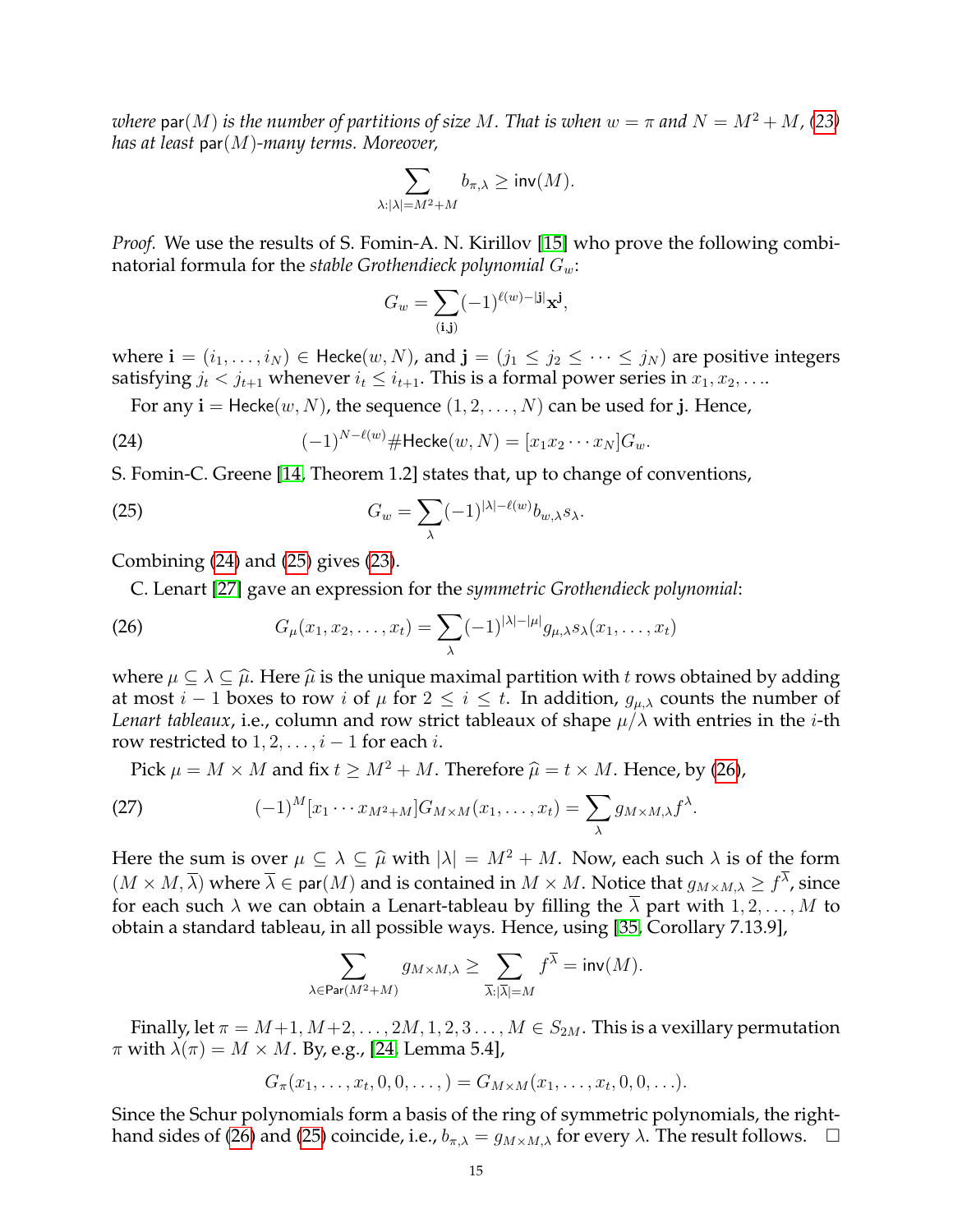<span id="page-15-2"></span>*Example* 4.2*.* Let  $w = 31524 = s_4s_2s_3s_1$ . Using [\(23\)](#page-13-2) we obtain

$$
\# \text{Hecke}(w, 5) = \left(\underbrace{\begin{bmatrix} 1 & 2 & 4 \\ 1 & 3 & 3 & 4 \end{bmatrix}}_{=2f^{3,2}+2f^{3,1,1}+2f^{2,2,1}}\right) f^{3,2} + \left(\underbrace{\begin{bmatrix} 1 & 2 & 4 \\ 3 & 1 & 2 & 4 \\ 3 & 3 & 3 & 3 \end{bmatrix}}_{=32,1f^{3,2}+2f^{3,1,1}+2f^{2,2,1} = 32,
$$

which the reader may confirm by direct check.

This next generalization of [\(2\)](#page-0-0) is also manifestly nonnegative. It specializes in the vexillary case in a tantalizing way.

### <span id="page-15-0"></span>**Proposition 4.3.**

(28) 
$$
\# \text{Hecke}(w, N) = \sum_{\lambda: \ell(w) \leq |\lambda| \leq N} c_{w,\lambda} f^{\lambda, N},
$$

*where*  $c_{w,\lambda}$  *is the number of row and column strict tableaux of shape*  $\lambda$  *whose top to bottom, right to left, column reading word is a Hecke word for* w*. If* w *is vexillary, then*

<span id="page-15-1"></span>
$$
\# \mathsf{Hecke}(w, N) = f^{\lambda(w), N}.
$$

*Proof.* Work of A. Buch, A. Kresch, M. Shimozono, H. Tamvakis and the third author [\[10\]](#page-21-2) proves that

(29) 
$$
G_w = \sum_{\lambda} (-1)^{\ell(w) - |\lambda|} c_{w,\lambda} G_{\lambda} \text{ where } G_{\lambda} = \sum_{T} (-1)^{|T| - |\lambda|} \mathbf{x}^T
$$

and the latter sum is over all semistandard set-valued tableaux of shape  $\lambda$  [\[8\]](#page-21-10). Therefore by [\(24\)](#page-14-0) we have

$$
(-1)^{N-\ell(w)} \# \text{Hecke}(w, N) = [x_1 x_2 \cdots x_N] G_w
$$
  
\n
$$
= [x_1 x_2 \cdots x_N] \sum_{\lambda} (-1)^{\ell(w) - |\lambda|} c_{w,\lambda} G_{\lambda}
$$
  
\n
$$
= \sum_{\lambda: |\lambda| \le N} (-1)^{\ell(w) - |\lambda|} c_{w,\lambda} [x_1 x_2 \cdots x_N] G_{\lambda}
$$
  
\n
$$
= \sum_{\lambda: |\lambda| \le N} (-1)^{\ell(w) - |\lambda|} c_{w,\lambda} (-1)^{N - |\lambda|} f^{\lambda, N}
$$
  
\n
$$
= \sum_{\lambda: |\lambda| \le N} (-1)^{N + \ell(w)} c_{w,\lambda} f^{\lambda, N},
$$

proving  $(28)$ . For the second statement, by  $[32,$  Lemma 5.4], when w is vexillary then  $G_w = G_\lambda$ , and the above sequence of equalities simplifies, as desired.

*Example* 4.4*.* Again let  $w = 31524$  as in Example [4.2.](#page-15-2) Now applying [\(28\)](#page-15-1) gives

$$
\# \text{Hecke}(w, 5) = \left(\begin{array}{c|c} 1 & 2 \\ 3 & 4 \end{array}\right) f^{(2,2),5} + \left(\begin{array}{c|c} 1 & 2 & 4 \\ 3 & & \end{array}\right) f^{(3,1),5} + \left(\begin{array}{c|c} 1 & 2 & 4 \\ 3 & 4 & \end{array}\right) f^{(3,2),5}
$$

$$
= 10 + 17 + 5 = 32,
$$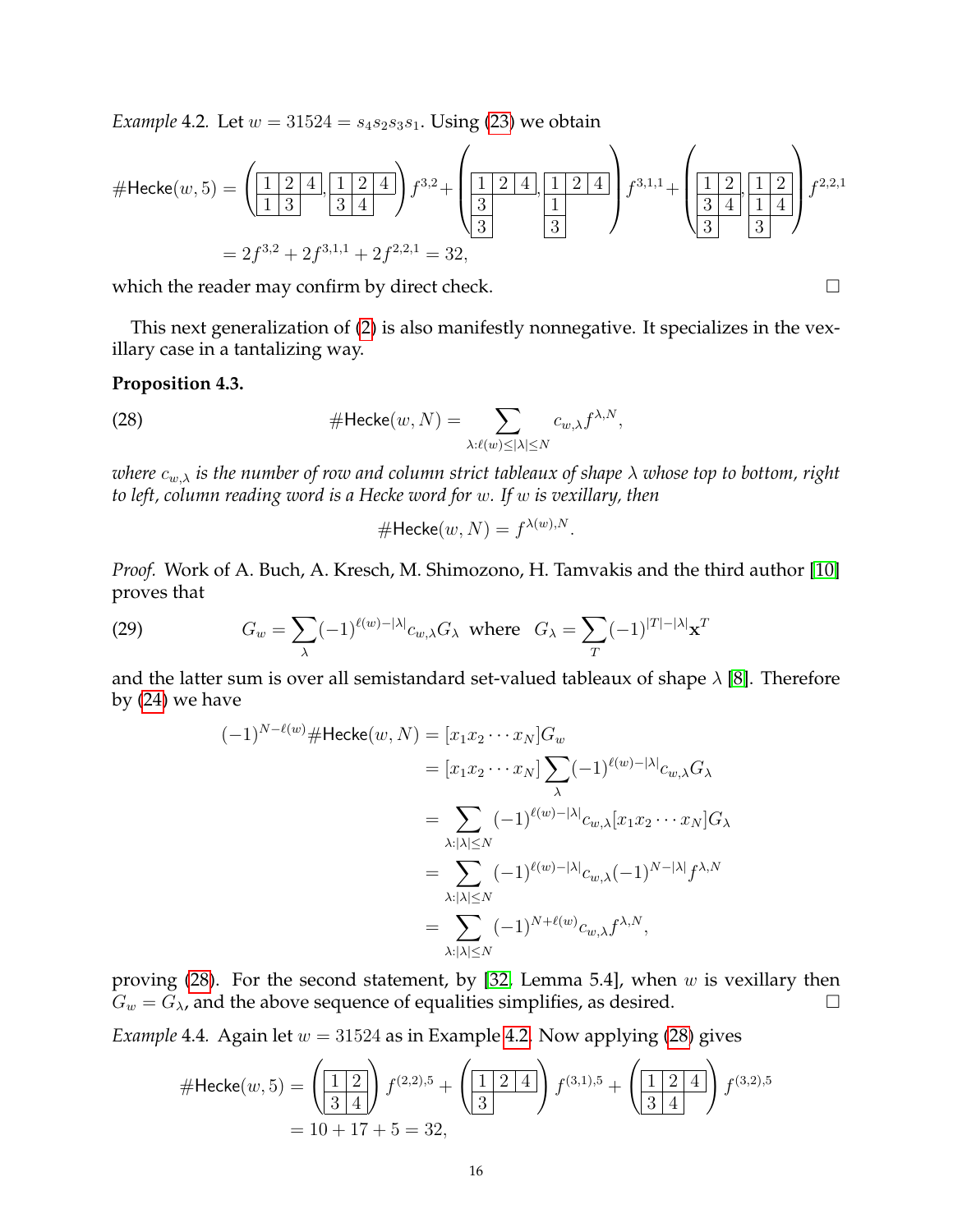in agreement with Example [4.2.](#page-15-2) One can check the  $f^{\lambda,N}$  computations either directly, or by using

<span id="page-16-1"></span> $f^{\lambda,N} = [x_1 \cdots x_N] G_\lambda$ 

 $(30)$  f

combined with [\(26\)](#page-14-2).

Proposition [4.3](#page-15-0) is our central motivation for Problem [1.4.](#page-2-1)

<span id="page-16-0"></span>**Proposition 4.5.** Fix k. There is an  $|\mu|^{O(1)}$  algorithm to compute  $f^{\mu,N}$  where  $N \leq |\mu| + k$ .

*Proof.* We use [\(30\)](#page-16-1) combined with [\(26\)](#page-14-2) and describe the possible Lenart tableaux. First, we look for  $\mu \subseteq \lambda \subseteq \overline{\mu}$  where  $|\lambda| = |\mu| + k$ . Such  $\lambda$  correspond to a choice of k rows  $r_1 \le r_2 \le \ldots \le r_k$  to add a box, among  $\ell(\mu) + k - 1$  choices (rows  $2, 3, \ldots, \ell(\mu) + k$ ). There are  $\binom{\ell(\mu)+2k-2}{k}$  $(\mathcal{C}^{2k-2}) \in |\mu|^{O(1)}$  many ways to do this. For each such choice, it takes constant time to verify that  $\lambda$  is a partition. For those cases, we construct a possible Lenart tableau T by filling row  $r_i$  in at most  $(r_i - 1)^k$  ways. Since  $r_i \leq \ell(\mu) + k$ , there are  $|\mu|^{O(1)}$ -many possible row strictly increasing tableaux  $T$ . It remains to determine if  $T$  is actually a Lenart tableau, which takes constant time (since  $k$  is fixed). Finally, to each tableau, we must compute  $f^{\lambda}$  via [\(3\)](#page-0-1). This takes  $|\lambda|^{O(1)}$ -time. Now, since  $|\lambda| = |\mu| + k$  and k is fixed, it also takes  $|\mu|^{O(1)}$ -time. Moreover,  $\log(f^{\lambda}) \leq \log |\lambda|! \in O(|\mu| \log |\mu|)$ . Hence, summing the at most  $\int_{-h}^{\ell(\mu)+2k-2}$  $\mathcal{L}_k^{(2k-2)}$  hook-length calculations, also takes  $|\mu|^{O(1)}$ -time, as desired.

*Example* 4.6*.* We elaborate on the proof of Theorem [4.5](#page-16-0) in the case  $k = 2$ . Here we look for  $\mu \subseteq \lambda \subseteq \overline{\mu}$  where  $|\lambda| = |\mu| + 2$ . Such  $\lambda$  correspond to a choice of two rows  $r_1 \leq r_2$  to add a box, among  $\ell(\mu) + 1$  choices (rows  $2, 3, \ldots, \ell(\mu) + 2$ ). If  $r_1 = r_2$ ,  $g_{\mu,\lambda} = \binom{r_2-1}{2}$  $\binom{-1}{2}$ . Otherwise if  $r_1 < r_2$ , there are  $\binom{\ell(\mu)+1}{2}$  $\binom{n}{2}$  many choices. Assuming  $\lambda$  is a partition, there are two cases. If the two boxes are in different columns  $g_{\mu,\lambda} = (r_1 - 1)(r_2 - 1)$ . Otherwise, if they are in the same column (and hence  $r_2 = r_1 + 1$ ), then  $g_{\mu,\lambda} = \binom{r_2-1}{2}$  $\binom{-1}{2}$ . Now apply [\(26\)](#page-14-2).

For  $\lambda = \delta_{100} = (100, 99, \dots, 3, 2, 1)$  and  $N = \binom{100}{2}$  $\binom{00}{2}+2$ , this procedure exactly computes  $f^{\lambda,N} = \# \textsf{Hecke}(w_0,N) = 3.75... \times 10^{7981}.$ 

4.2. **Application to Euler characteristics of Brill-Noether varieties (after** [\[2,](#page-21-12) [11\]](#page-21-11)**).** Counting standard set-valued tableaux has been given geometric impetus through work of [\[2,](#page-21-12) [11\]](#page-21-11) on *Brill-Noether varieties*. More precisely, following [\[11,](#page-21-11) Definition 1.2], let  $g, r, d \in$  $\mathbb{Z}_{\geq 0}$ . Suppose  $\alpha = (\alpha_0 \leq \alpha_1 \leq \cdots \leq \alpha_r)$  and  $\beta = (\beta_0 \leq \beta_1 \leq \cdots \leq \beta_r)$  be sequences in  $\mathbb{Z}_{\geq 0}^{\overline{r}+1}$ . Let CP = CP $(g, r, d, \alpha, \beta)$  be the skew Young diagram with boxes

$$
\{(x,y)\in\mathbb{Z}^2\;:\;0\leq y\leq r,-\alpha_y\leq x
$$

<span id="page-16-2"></span>*Example* 4.7*.* If  $q = 45$ ,  $d = 43$ ,  $r = 3$ ,  $\alpha = (0, 1, 1, 4)$ ,  $\beta = (0, 0, 1, 3)$  then



Let  $\chi(G^{r,\alpha,\beta}_d)$  $d_d^{r,\alpha,\beta}(X,p,q)$ ) be the algebraic Euler characteristic of the Brill-Noether variety  $G^{r,\alpha,\beta}_d$  $_{d}^{r,\alpha,\beta}(X,p,q).$ 

 $\Box$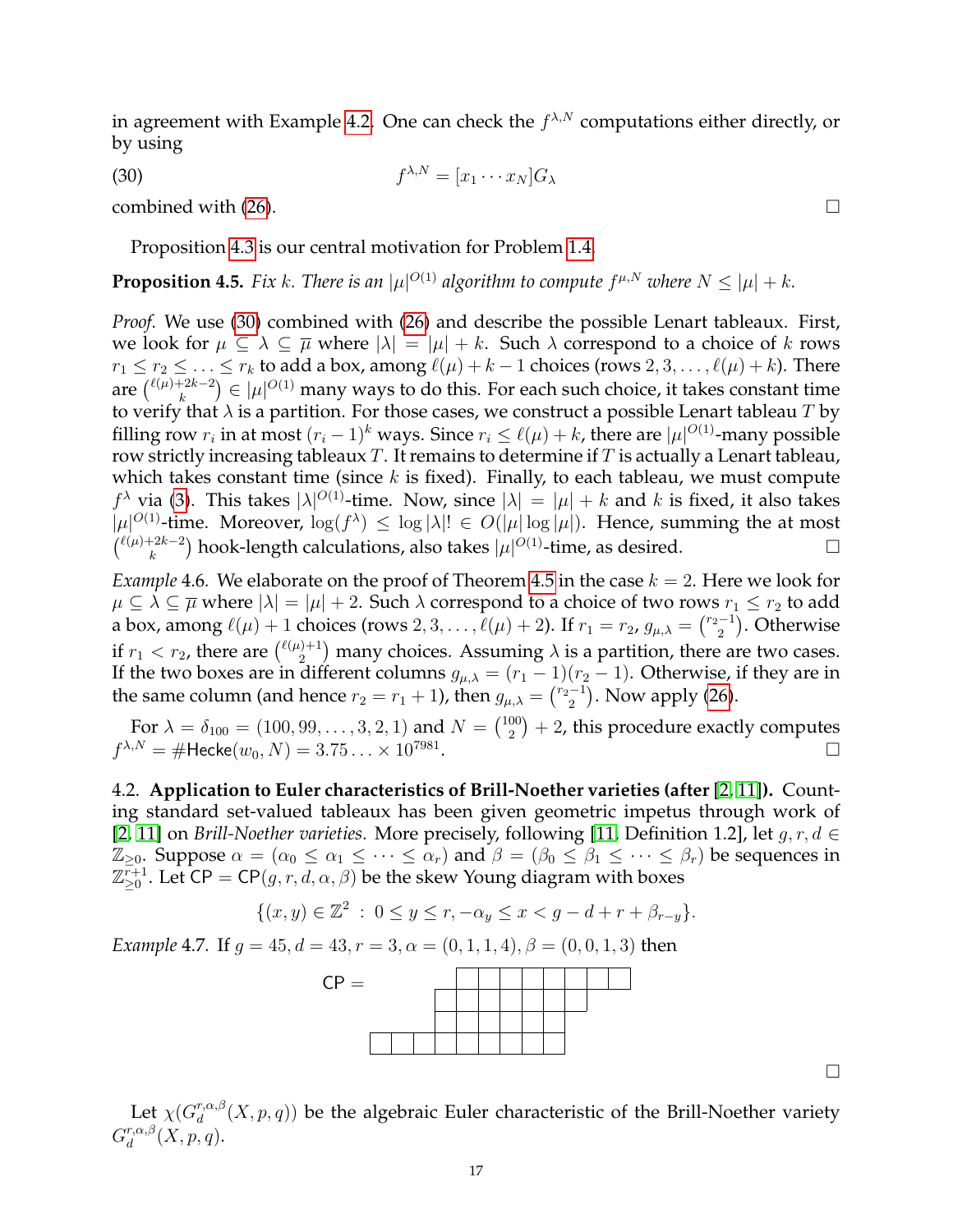<span id="page-17-2"></span>**Theorem 4.8** (M. Chan-N. Pfleuger [\[11\]](#page-21-11)).  $(-1)^{g-|\mathsf{CP}|} \chi(G_d^{r,\alpha,\beta})$  $f_d^{r,\alpha,\beta}(X,p,q)) = f^{\mathsf{CP},g}.$ 

Given  $\lambda/\mu$ , construct a (321-avoiding) permutation  $w_{\lambda/\mu}$  by filling all boxes in the same northwest-southeast diagonal with the same entry, starting with 1 on the northeastmost diagonal and increasing consecutively as one moves southwest. Call this filling  $T_{\lambda/\mu}$ . Let  $(r_1, r_2, \ldots, r_{|\lambda/\mu|})$  be the left-to-right, top-to-bottom, row reading word of  $T_{\lambda/\mu}$ . Define  $w_{\lambda/\mu} = s_{r_1} s_{r_2} \cdots s_{r_{|\lambda/\mu|}}.$ 

<span id="page-17-3"></span>*Example* 4.9. If  $\lambda/\mu = (12, 10, 9, 9)/(4, 3, 3, 0)$  be CP from Example [4.7.](#page-16-2) Then

| $T_{\lambda/\mu} =$ |  |                | 8 7 6 5 4 3 2 |                |  |  |
|---------------------|--|----------------|---------------|----------------|--|--|
|                     |  |                | 8 7 6         | $\overline{5}$ |  |  |
|                     |  |                | 8 7           |                |  |  |
| 15 14 1             |  | 9 <sup>1</sup> |               |                |  |  |

The reading word is

 $(8, 7, 6, 5, 4, 3, 2, 1, 10, 9, 8, 7, 6, 5, 4, 11, 10, 9, 8, 7, 6, 15, 14, 13, 12, 11, 10, 9, 8, 7)$ and  $w_{\lambda/\mu} = 9, 1, 2, 11, 3, 12, 16, 4, 5, 6, 7, 8, 10, 13, 14, 15 \in S_{16}$ .

Earlier, in [\[2\]](#page-21-12), a *cancellative* combinatorial formula for  $\chi(G_d^{r,\alpha,\beta})$  $d_d^{r,\alpha,\beta}(X,p,q))$  is given. In [\[11\]](#page-21-11), another cancellative formula is given, as a signed sum involving counts of (ordinary) skew standard Young tableaux. See [\[11,](#page-21-11) Theorem 6.6] (and the discussion of [\[14\]](#page-21-9) in [\[11,](#page-21-11) Section 6]) as well as [\[2,](#page-21-12) Theorem A, Theorem C].

<span id="page-17-0"></span>**Proposition 4.10.** Let  $w_{\text{CP}}$  is a 321-avoiding permutation defined as above. Then:

$$
(-1)^{g-|\mathsf{CP}|}\chi(G_d^{r,\alpha,\beta}(X,p,q))=\sum_{\lambda,|\lambda|=g}b_{w_{\mathsf{CP}},\lambda}f^{\lambda},
$$

*and*

<span id="page-17-5"></span>
$$
(-1)^{g-|\mathsf{CP}|}\chi(G_d^{r,\alpha,\beta}(X,p,q))=\sum_{\lambda:|CP|\leq|\lambda|\leq g}c_{w_{\mathsf{CP}},\lambda}f^{\lambda,g}.
$$

*Proof.* By [\[8,](#page-21-10) Section 2],  $G_{w_{\nu/\mu}} = G_{\nu/\mu} := \sum_T (-1)^{|T| - |\nu/\mu|} \mathbf{x}^T$ , where the sum is over semistandard set-valued tableaux of skew shape  $\nu/\mu$ . Therefore if  $f^{\nu/\mu,N}$  is the number of standard set-valued tableaux of this shape with  $N$  entries then

(31) 
$$
f^{\nu/\mu,N} = \# \text{Hecke}(w_{\nu/\mu}, N).
$$

Now combine this with Theorem [4.8,](#page-17-2) Proposition [4.1](#page-13-3) and [4.3.](#page-15-0)  $\Box$ 

The second formula expresses  $(-1)^{g-|\mathsf{CP}|}\chi(G_d^{r,\alpha,\beta})$  $d_d^{r,\alpha,\beta}(X,p,q))$  as a cancellation-free sum of Euler characteristics of other Brill-Noether varieties. *Is there a geometric explanation of this?*

#### 5. THREE IMPORTANCE SAMPLING ALGORITHMS

<span id="page-17-4"></span><span id="page-17-1"></span>5.1. **Estimating**  $\#\text{Red}(w)$ . Define a random variable  $Y_w$  for  $w \in S_n$ , as follows:

$$
\mathsf{Y}_w = f^{\lambda(w)}
$$

else

if  $w$  is vexillary then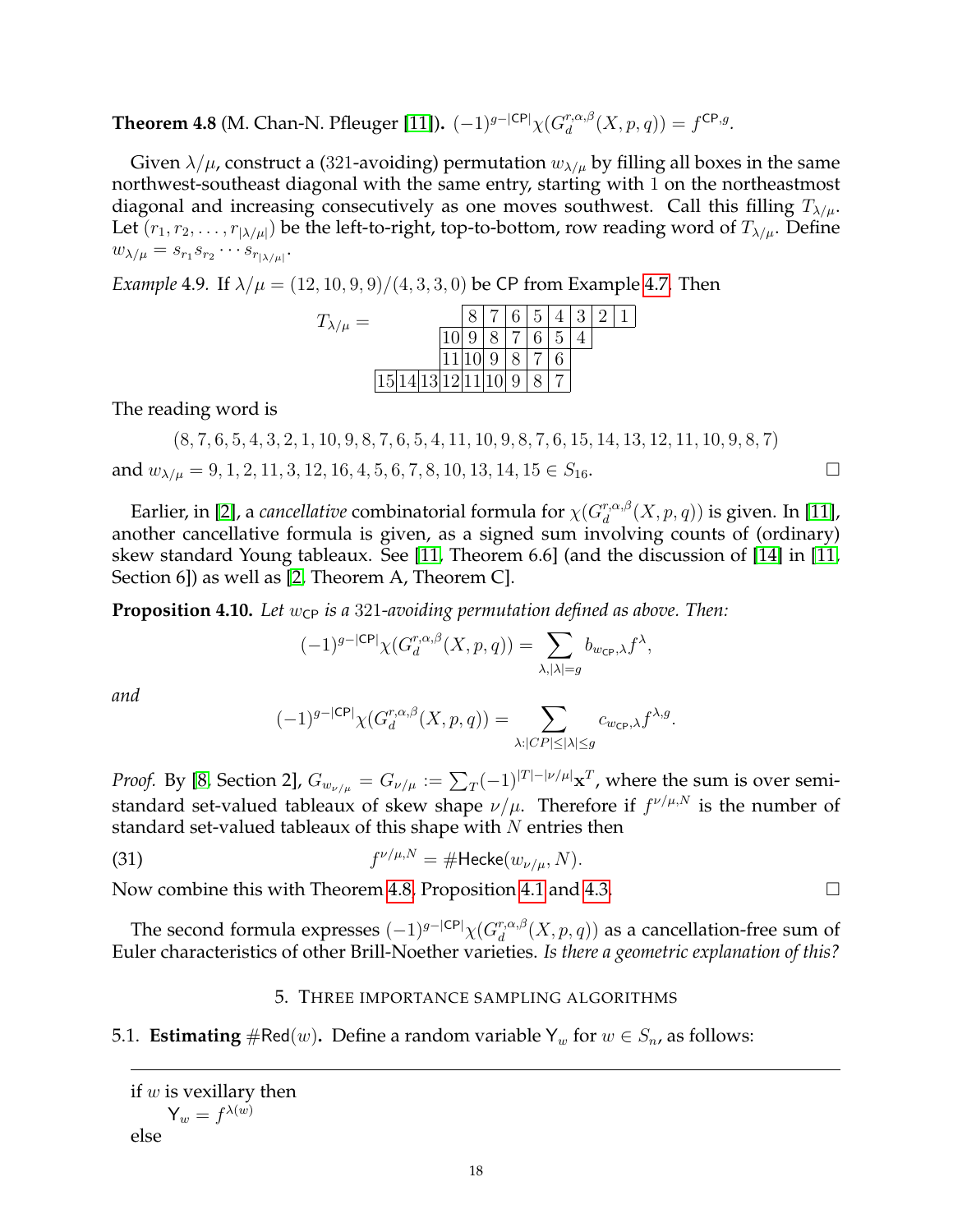$C = \{w' \text{ is a child of } w \text{ in } \mathcal{T}(w)\}\$ Choose  $W' \in C$  uniformly at random  $Y_w = \#C \times Y_{w'}$ 

# <span id="page-18-1"></span>**Proposition 5.1.** *Let*  $w \in S_n$ *. Then*  $\mathbb{E}(Y_w) = \# \text{Red}(w)$ *.*

*Proof.* We induct on  $h = h(w) \geq 0$ , the height of  $\mathcal{T}(w)$ , i.e., the maximum length of any path from the root to a leaf. In the base case,  $h = 0$ , w is vexillary and thus, by [\(5\)](#page-1-3),

$$
\mathbb{E}(\mathsf{Y}_w) = f^{\lambda(w)} = \# \mathsf{Red}(w).
$$

Our induction hypothesis is that  $\mathbb{E}(Y_u) = \# \text{Red}(u)$  whenever  $h(u) < h(w)$ . Now

$$
\mathbb{E}(\mathsf{Y}_w) = \sum_{w' \in C} \mathbb{E}(\mathsf{Y}_w | W' = w') \mathbb{P}(W' = w')
$$
  
\n
$$
= \frac{1}{\#C} \sum_{w' \in C} \mathbb{E}(\mathsf{Y}_w | W' = w')
$$
  
\n
$$
= \frac{1}{\#C} \sum_{w' \in C} \mathbb{E}(\#C \times \mathsf{Y}_{w'})
$$
  
\n
$$
= \sum_{w' \in C} \mathbb{E}(\mathsf{Y}_{w'})
$$
  
\n
$$
= \sum_{w' \in C} \# \text{Red}(w') \text{ (induction hypothesis)}
$$
  
\n
$$
= \# \text{Red}(w).
$$

The last equality is by construction of the transition algorithm and Theorem [2.2.](#page-6-7)  $\Box$ 

*Example* 5.2. Let  $w = 43817625 \in S_8$ . We have the following sequence of transition steps

$$
43817625 \stackrel{3}{\rightarrow} 53817426 \stackrel{1}{\rightarrow} 53827146 \stackrel{3}{\rightarrow} 63825147 \stackrel{2}{\rightarrow} 63842157 \stackrel{2}{\rightarrow} 73642158.
$$

The number of children is indicated at each stage. The final permutation is vexillary, and  $f^{\lambda(73642158)}=f^{6,4,2,2,1}=243243.$  Hence one sample is  $3\times 1\times 3\times 2\times 2\times 243243=8756748.$ Using 10<sup>3</sup> samples gives an estimate of  $2.1(\pm 0.1) \times 10^6$ , versus  $\#\text{Red}(w) = 2085655$ .  $\Box$ 

*Example* 5.3 ( $w = \sigma^{(n)} = 2143 \cdots 2n \ 2n - 1$ ). When  $n = 10$  (so  $\sigma^{(n)} \in S_{20}$ ),  $10^5$  samples estimates  $3.6(\pm 0.1) \times 10^6$ , which is close to the exact value  $10! = 3628800$ . When  $n = 30$  $(\sigma^{(n)} \in S_{60})$ ,  $10^6$  samples suggests  $2.4 (\pm 1.1) \times 10^{32}$  whereas  $30! = 2.65\ldots \times 10^{32}$  $\Box$ 

*Example* 5.4 (Estimating the number of skew standard Young tableaux)*.* We continue Ex-ample [4.9.](#page-17-3) Let  $f^{\lambda/\mu}$  be the number of standard Young tableaux of shape  $\lambda/\mu$ . By a result of S. Billey-W. Jockusch-R. P. Stanley [\[4,](#page-21-22) Corollary 2.4],  $F_{w_{\lambda/\mu}} = s_{\lambda/\mu}$ . Taking the coefficient of  $x_1x_2\cdots x_{|\lambda/\mu|}$  on both sides implies  $\#\text{Red}(w_{\lambda/\mu}) = f^{\lambda/\mu}$ . One has the textbook determinantal formula

(32) 
$$
f^{\lambda/\mu} = |\lambda/\mu|! \det \left( \frac{1}{(\lambda_i - \mu_j - i + j)!} \right)_{i,j=1}^t.
$$

So  $f^{\lambda/\mu}=73064598262110\approx 7.31\times 10^{13}.$  A  $10^4$  sample estimate is  $7.3(\pm0.1)\times 10^{13}$  $\Box$ 

<span id="page-18-0"></span> $3C$ ode available at <https://github.com/ICLUE/reduced-word-enumeration>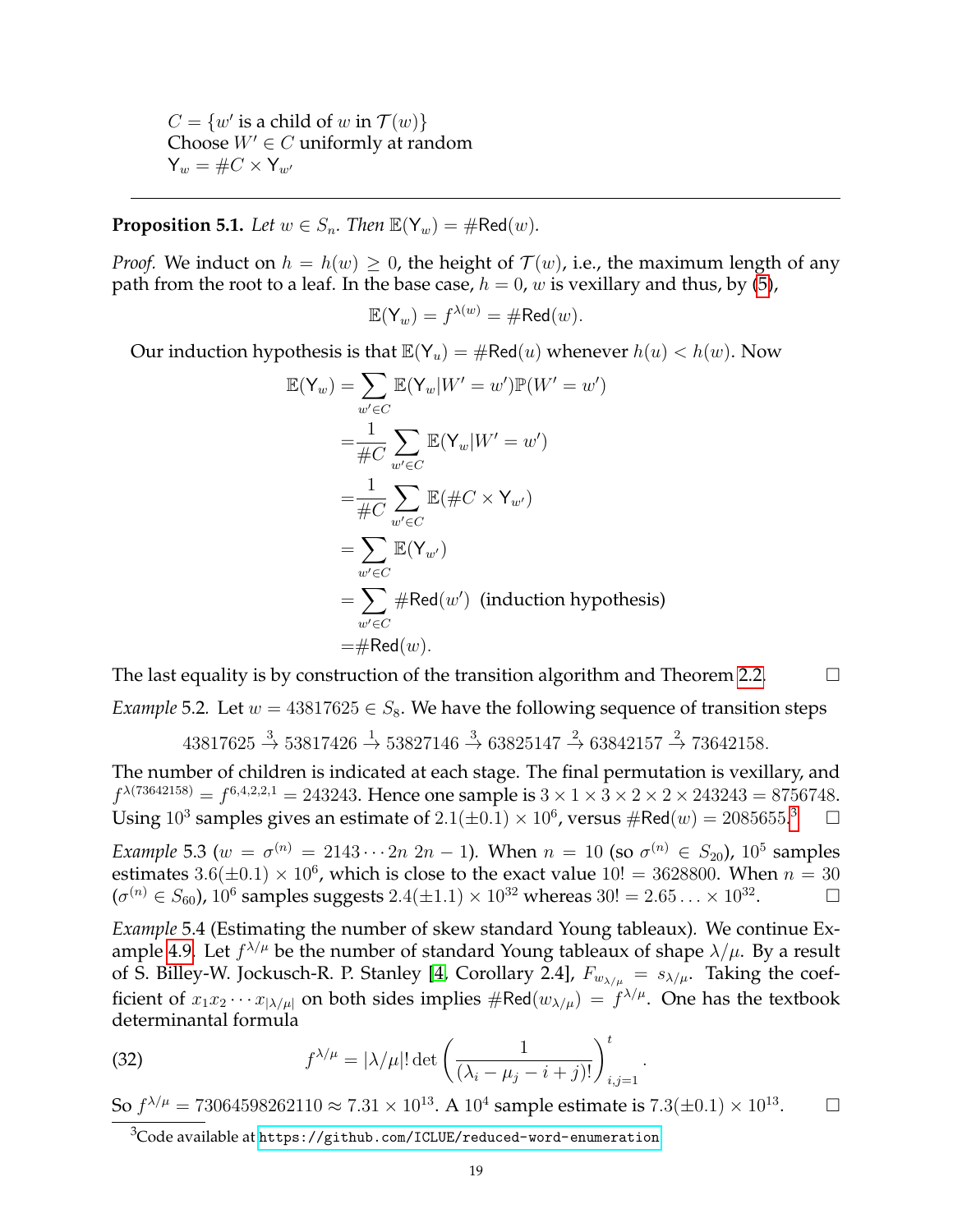5.2. **Estimating**  $\#$ Hecke $(w, N)$ . We propose a different importance sampling algorithm, to compute #Hecke $(w, N)$ . For  $N < \ell(w)$  the random variable  $Z_{w,N}$  is equal to 0 and for  $N \ge \ell(w)$ , it is recursively defined by:

if  $w = id$  then if  $N = 0$  then  $Z_{w,N} = 1$  else  $Z_{w,N} = 0$ else  $D = \{i : w(i) > w(i + 1)\}\$ Choose  $I \in D$  and  $\theta \in \{0, 1\}$  independently and uniformly at random if  $\theta = 0$  then  $Z_{w,N} = 2\#D \times Z_{w,N-1}$  else  $Z_{w,N} = 2\#D \times Z_{ws_1,N-1}$ 

<span id="page-19-4"></span>**Proposition 5.5.** Let  $w \in S_n$  and  $N \geq \ell(w)$ . Then  $\mathbb{E}(Z_{w,N}) = \text{\#Hecke}(w, N)$ .

*Proof.* First we claim (33)

<span id="page-19-3"></span>
$$
\# \text{Hecke}(w, N) = \begin{cases} 1 & \text{if } w = id \text{ and } N = 0 \\ 0 & \text{if } w = id \text{ and } N > 0 \\ \sum_{i \in D} (\# \text{Hecke}(ws_i, N-1) + \# \text{Hecke}(w, N-1)) & \text{otherwise.} \end{cases}
$$

The unique Hecke word for  $w = id$  is the empty word; this explains the first two cases.

Thus assume  $w \neq id$  and  $N \geq \ell(w)$ . Suppose that  $(i_1, i_2, \ldots, i_N) \in \text{Hecke}(w, N)$ .

<span id="page-19-0"></span>**Claim 5.6.**  $i_N$  *is the position of a descent of w, i.e.,*  $w(i_N) > w(i_N + 1)$ *.* 

*Proof of Claim [5.6:](#page-19-0)* Consider  $w' := s_{i_1} \star s_{i_2} \star \cdots \star s_{i_{N-1}}$ . Either  $\ell(w') = \ell(w)$  or  $\ell(w') = \ell(w) - 1$ . In the former case then if  $i_N$  is the position of an ascent of  $w' = w$  then  $w = w' \star s_{i_N}$  would create a descent at that position, a contradiction. In the latter case,  $w'$  had an ascent at position  $i_N$  which becomes a descent in  $w' \star s_{i_N} = w' s_{i_N}$ . В последните поставите на примерение в поставите на примерение в поставите на примерение в поставите на прим<br>В поставите на примерение в поставите на примерение в поставите на примерение в поставите на примерение в пост

<span id="page-19-2"></span>Claim [5.6](#page-19-0) implies the existence of a bijection

$$
\text{(34)} \qquad \text{Hecke}(w, N) \stackrel{\sim}{\rightarrow} \left(\bigcup_{i \in D} \text{Hecke}(ws_i, N-1) \times \{i\}\right) \cup \left(\bigcup_{i \in D} \text{Hecke}(w, N-1) \times \{i\}\right),
$$

defined by  $(i_1, i_2, \ldots, i_{N-1}, i_N) \in \text{Hecke}(w, N) \mapsto ((i_1, i_2, \ldots, i_{N-1}), i_N)$ .<sup>[4](#page-19-1)</sup> Therefore, by taking cardinalities on both sides of [\(34\)](#page-19-2) we obtain the third case of [\(33\)](#page-19-3).

Returning to proposition itself, we induct on  $N \geq 0$ . The case  $N = 0$  holds by the first case of [\(33\)](#page-19-3) and the definition  $Z_{w,N} = 0$  if  $N < l(w)$ . For  $N > 0$ ,

$$
\mathbb{E}(\mathsf{Z}_{w,N}) = \sum_{i \in D} \mathbb{E}(\mathsf{Z}_{w,N} | I = i, \theta = 0) \mathbb{P}(I = i) \mathbb{P}(\theta = 0)
$$
  
+ 
$$
\sum_{i \in D} \mathbb{E}(\mathsf{Z}_{w,N} | I = i, \theta = 1) \mathbb{P}(I = i) \mathbb{P}(\theta = 1)
$$
  
= 
$$
\sum_{i \in D} \mathbb{E}(2 \# D \times \mathsf{Z}_{w,N-1}) \frac{1}{\# D} \times \frac{1}{2} + \sum_{i \in D} \mathbb{E}(2 \# D \times \mathsf{Z}_{ws_i,N-1}) \frac{1}{\# D} \times \frac{1}{2}
$$

<span id="page-19-1"></span> $^4$  If  $N~=~\ell(w)$ , then Hecke $(w,N)~=~\mathsf{Red}(w)$  and Hecke $(w,N-1)~=~\emptyset.$  In this case, [\(34\)](#page-19-2) reduces to the bijection  $\textsf{Red}(w) \overset{\sim}{\to} \bigcup_{i \in D} \textsf{Red}(ws_i) \times \{i\}.$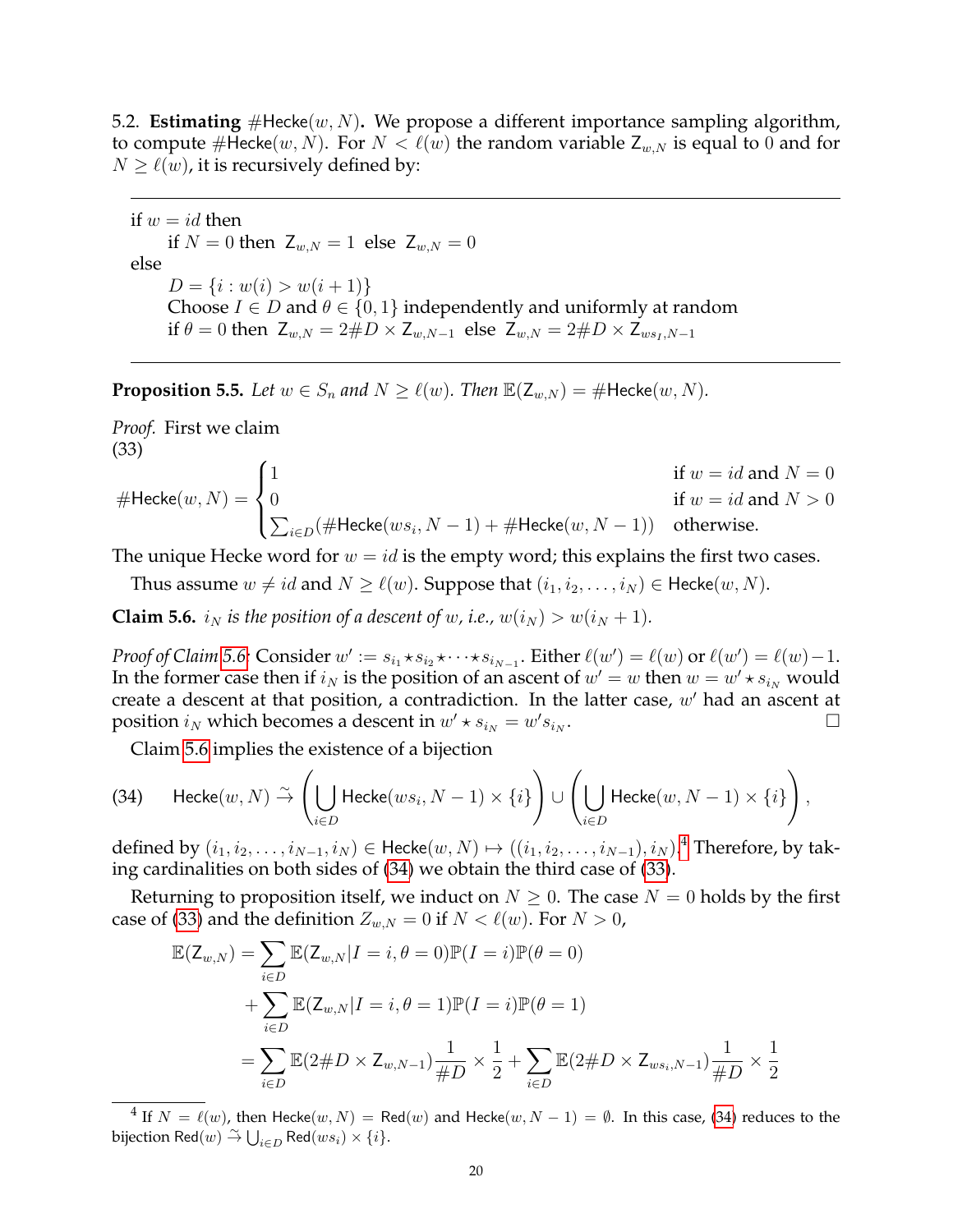$$
= \sum_{i \in D} (\mathbb{E}(Z_{w,N-1}) + \mathbb{E}(Z_{ws_i,N-1}))
$$
  
= 
$$
\sum_{i \in D} (\# \text{Hecke}(w, N-1) + \# \text{Hecke}(ws_i, N-1))
$$
  
= 
$$
\# \text{Hecke}(w, N),
$$

where we have applied induction (on N) and the third case of [\(33\)](#page-19-3).  $\Box$ 

*Example* 5.7*.* One can explicitly generate all 2030964 elements of Hecke(351624, 13). Using 2000 samples gives the estimate  $2.0(\pm 0.2) \times 10^6$ . .

<span id="page-20-0"></span>*Example* 5.8*.* By [\[32,](#page-22-11) Corollary 1.3],

(35) 
$$
\# \text{Hecke}\left(w_0, \binom{n}{2} + 1\right) = \frac{\binom{n}{2}\left[\binom{n}{2} + 1\right]}{n} \times \# \text{Red}(w_0).
$$

For  $n = 10$ , #Hecke $(w_0, 46) = 5.65... \times 10^{28}$ . Using  $10^7$  samples we obtained an unimpressive estimate of  $\approx 9.0(\pm 6.4) \times 10^{28}$ . .

The Z-algorithm restricts to an algorithm to compute  $\#\text{Red}(w)$ . However, the Y-algorithm of Subsection [5.1](#page-17-4) sometimes has better convergence in this case. This suggests a "hybrid" algorithm. Define  $H_{w,N}$  to be 0 if  $N < \ell(w)$ . Otherwise,

if  $N = \ell(w)$  then  $H_{w,N} = Y_w$ else if  $w = id$  then if  $N = 0$  then  $H_{w,N} = 1$  else  $H_{w,N} = 0$ else  $D = \{i : w(i) > w(i + 1)\}\$ Choose  $I \in D$  and  $\theta \in \{0, 1\}$  independently and uniformly at random if  $\theta = 0$  then  $H_{w,N} = 2\#D \times H_{w,N-1}$  else  $H_{w,N} = 2\#D \times H_{ws_1,N-1}$ 

**Proposition 5.9.** *Let*  $w \in S_n$ *. Then*  $\mathbb{E}[\mathsf{H}_{w,N}] = \# \mathsf{Hecke}(w,N)$ *.* 

We omit the proof, as it is a straightforward modification of the argument for Proposition [5.5,](#page-19-4) using Proposition [5.1.](#page-18-1)

*Example* 5.10. Let  $w = 361824795 \in S_9$ ; hence  $\ell(w) = 12$ . Using  $10^6$  samples with either the Z or H algorithm, it seems  $\#$ Hecke $(w, 25) \approx 6.0(\pm 0.1) \times 10^{16}$ . For Example [5.8,](#page-20-0) with  $10^7$ samples, the H algorithm gives a better estimate for  $\#$ Hecke $(w_0,46)$  of  $4.6(\pm 1.1)\times 10^{28}$ .  $\quad \Box$ 

*Example* 5.11. We use Proposition [4.5](#page-16-0) to compute  $#$ Hecke $(w_0, {n \choose 2})$  $\binom{n}{2}$  + 2). When  $n = 7$ , #Hecke $(w_0, 23) = 2.54... \times 10^{12}$ . Using  $10^6$  samples indicates  $\approx 2.4(\pm 0.2) \times 10^{12}$ . For  $n=10$ , #Hecke $(w_0,47)=6.01\ldots \times 10^{30}.$  A  $10^7$  sample estimate is  $\approx 4.6(\pm 1.5)\times 10^{30}$  $\Box$ 

*Example* 5.12 (Skew set-valued tableaux). To estimate  $f^{\lambda/\mu,N}$  for  $\lambda/\mu = (12, 10, 9, 9)/(4, 3, 3, 0)$ and  $N = 45$ , we applied [\(31\)](#page-17-5) and the Z-algorithm with  $10^7$  samples to predict  $f^{\lambda/\mu,45} =$ #Hecke( $w_{\lambda/\mu}$ , 45)  $\approx 1.3(\pm 0.1) \times 10^{33}$ . This is backed by the same estimate using the Halgorithm with  $10^6$  samples. We have thus estimated the value of  $(-1)^{g-|\mathsf{CP}|} \chi(G_d^{r,\alpha,\beta})$  $_{d}^{r,\alpha,\beta}(X,p,q))$ for the parameters of Example [4.7.](#page-16-2) There are a number of different ways to theoretically compute this value ([\[2\]](#page-21-12), [\[11\]](#page-21-11), Proposition [4.10\)](#page-17-0). *What is the exact value?*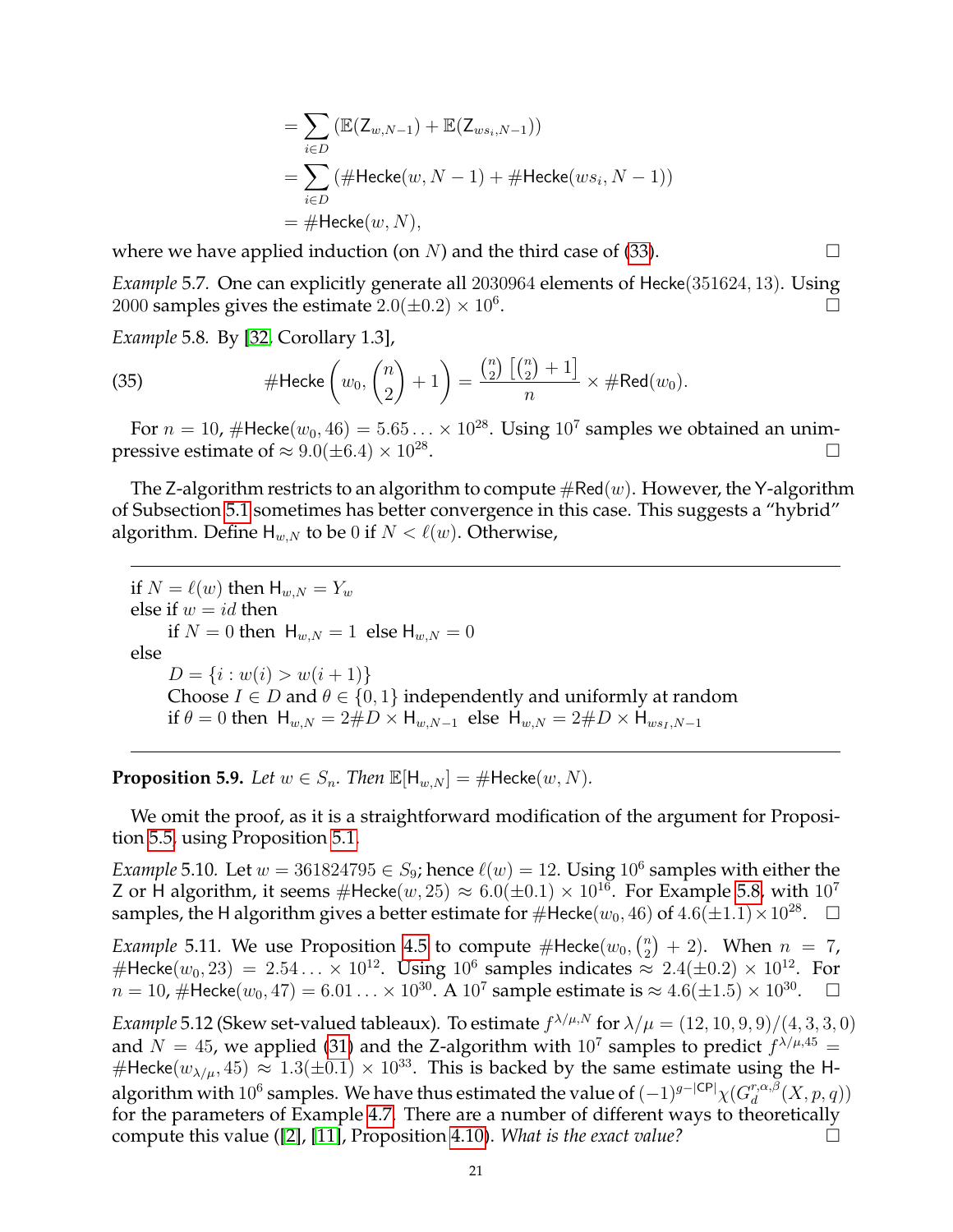#### ACKNOWLEDGMENTS

We thank Anshul Adve, David Anderson, Alexander Barvinok, Melody Chan, Anna Chlopecki, Michael Engen, Neil Fan, Sergey Fomin, Sam Hopkins, Allen Knutson, Tejo Nutalapati, Gidon Orelowitz, Colleen Robichaux, Renming Song, John Stembridge, Anna Weigandt and Harshit Yadav for helpful remarks/discussion. AY was supported by an NSF grant and a Simons Collaboration Grant. This work is part of ICLUE, the Illinois Combinatorics Lab for Undergraduate Experience.

#### **REFERENCES**

- <span id="page-21-17"></span>[1] A. Adve, C. Robichaux, and A. Yong, *Complexity, combinatorial positivity, and Newton polytopes*, preprint, 2018. arXiv:1810.10361
- <span id="page-21-12"></span>[2] D. Anderson, L. Chen, and N. Tarasca, K*-classes of Brill-Noether loci and a determinantal formula*, preprint, 2017. arXiv:1705.02992
- <span id="page-21-4"></span>[3] S. Billey, *Transition equations for isotropic flag manifolds*, Selected papers in honor of Adriano Garsia (Taormina, 1994). Discrete Math. 193 (1998), no. 1-3, 69–84.
- <span id="page-21-22"></span>[4] S. Billey, W. Jockusch and R. P. Stanley, *Some combinatorial properties of Schubert polynomials*, J. Algebraic Combin. **2**(1993), no. 4, 345–374.
- <span id="page-21-3"></span>[5] S. Billey and B. Pawlowski, *Permutation patterns, Stanley symmetric functions, and generalized Specht modules*, J. Combin. Theory Ser. A 127 (2014), 85–120.
- <span id="page-21-15"></span>[6] J. Blitzstein and P. Diaconis, *A sequential importance sampling algorithm for generating random graphs with prescribed degrees*, Internet Math. 6 (2010), no. 4, 489?522.
- <span id="page-21-19"></span>[7] M. Bona, *The copies of any permutation pattern are asymptotically normal*, preprint, 2017. arXiv:0712.2792
- <span id="page-21-10"></span>[8] A. Buch, *A Littlewood-Richardson rule for the* K*-theory of Grassmannians*, Acta Math. 189 (2002), no. 1, 37–78.
- <span id="page-21-5"></span>[9] , *Quantum cohomology of partial flag manifolds*, Trans. Amer. Math. Soc. 357 (2005), 443–458.
- <span id="page-21-2"></span>[10] A. Buch, A. Kresch, M. Shimozono, H. Tamvakis, and A. Yong, *Stable Grothendieck polynomials and* K*-theoretic factor sequences*, Math. Ann. 340 (2008), no. 2, 359–382.
- <span id="page-21-11"></span>[11] M. Chan and N. Pflueger, *Euler characteristics of Brill-Noether varieties*, preprint, 2017. arXiv:1708.09378
- [12] S. Chatterjee and P. Diaconis, *The sample size required in importance sampling*, Ann. Appl. Probab. 28 (2018), no. 2, 1099–1135.
- <span id="page-21-0"></span>[13] P. Edelman and C. Greene, *Balanced tableaux*, Adv. in Math. 63 (1987), no. 1, 42–99.
- <span id="page-21-9"></span>[14] S. Fomin and C. Greene, *Noncommutative Schur functions and their applications*, Discrete Math. **193**(1998), 179–200, Selected papers in honor of Adriano Garsia (Taormina, 1994).
- <span id="page-21-8"></span>[15] S. Fomin and A. N. Kirillov, *Grothendieck polynomials and the Yang-Baxter equation*, Formal power series and algebraic combinatorics/Séries formelles et combinatoire algébrique, 183-189, DIMACS, Piscataway, NJ, s.d..
- <span id="page-21-1"></span>[16] J. S. Frame, Robinson, G. de B. Robinson and R. M. Thrall, *The hook graphs of the symmetric group*, Can. J. Math. 6 (1954), 316–325.
- <span id="page-21-16"></span>[17] W. Fulton, *Flags, Schubert polynomials, degeneracy loci, and determinantal formulas*, Duke Math. J. 65 (1992), no. 3, 381–420.
- <span id="page-21-7"></span>[18] A. Garsia, *The saga of reduced factorizations of elements of the symmetric group*, Publications du Laboratoire de Combinatoire et d'Informatique Mathématique, 29, 2002.
- <span id="page-21-6"></span>[19] Z. Hamaker, E. Marberg and B. Pawlowski, *Schur* P*-positivity and Involution Stanley Symmetric Functions*, International Mathematics Research Notices, rnx274, 2017.
- <span id="page-21-20"></span>[20] S. Janson, B. Nakamura, and D. Zeilberger, *On the asymptotic statistics of the number of occurrences of multiple permutation patterns*, J. Comb. 6 (2015), no. 1-2, 117–143.
- <span id="page-21-13"></span>[21] H. Kahn and T. E. Harris, *Estimation of particle transmission by random sampling*, National Bureau of Standards applied mathematics series, 12 (1951):27–30.
- <span id="page-21-14"></span>[22] D. Knuth, *Mathematics and computer science: coping with finiteness*, Science, 194(4271):1235–1242, 1976.
- <span id="page-21-21"></span>[23] , *The art of computer programming*, Volume 3, 2nd ed, Addison Wesley Longman, 1988.
- <span id="page-21-18"></span>[24] A. Knutson, E. Miller, and A. Yong, *Gröbner geometry of vertex decompositions and of flagged tableaux*, J. Reine Angew. Math. 630 (2009), 1–31.